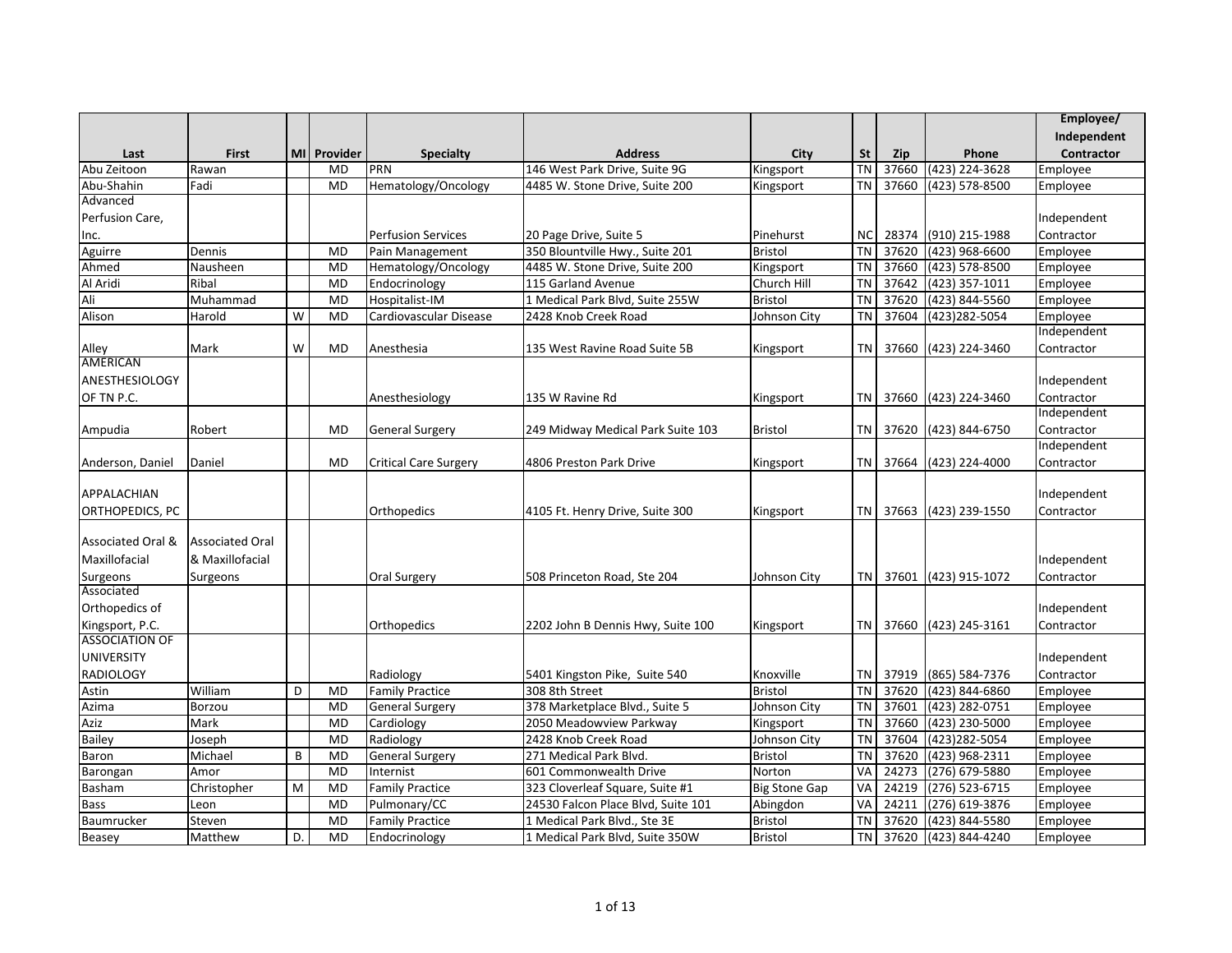|                      |                     |              |             |                        |                                         |                      |           |            |                         | Employee/   |
|----------------------|---------------------|--------------|-------------|------------------------|-----------------------------------------|----------------------|-----------|------------|-------------------------|-------------|
|                      |                     |              |             |                        |                                         |                      |           |            |                         | Independent |
| Last                 | <b>First</b>        |              | MI Provider | <b>Specialty</b>       | <b>Address</b>                          | City                 | <b>St</b> | <b>Zip</b> | Phone                   | Contractor  |
|                      |                     |              |             | Surgery Critical Care, |                                         |                      |           |            |                         | Independent |
| <b>Beatty</b>        | John                | S.           | <b>MD</b>   | <b>Surgery General</b> | 130 West Ravine Road                    | Kingsport            |           | TN 37660   | (423) 224-4000          | Contractor  |
| Beckner              | James               | P            | <b>MD</b>   | OB/GYN                 | 405 Scenic Dr.                          | Rogersville          | <b>TN</b> | 37857      | (423) 272-5544          | Employee    |
| Beckner              | David               |              | <b>MD</b>   | Cardiology             | 1 Medical Park Blvd, Suite 458W         | <b>Bristol</b>       | <b>TN</b> | 37620      | (423) 230-6900          | Employee    |
| Berry                | John                |              | MD          | Cardiology             | 2050 Meadowview Parkway                 | Kingsport            | <b>TN</b> | 37660      | (423) 230-5000          | Employee    |
| <b>Bertuso</b>       | John                | $\mathsf{R}$ | <b>MD</b>   | Cardiology             | 2050 Meadowview Parkway                 | Kingsport            | <b>TN</b> | 37660      | (423) 230-5000          | Employee    |
| <b>Bhola</b>         | David               |              | DO          | PRN                    | 24530 Falcon Place Blvd., Ste 100       | Abingdon             | VA        | 24210      | $(276) 619 - 0075$      | Employee    |
| <b>Bio-Medical</b>   |                     |              |             |                        |                                         |                      |           |            |                         |             |
| Applications of      |                     |              |             |                        |                                         |                      |           |            |                         |             |
| Tennessee, Inc.      |                     |              |             |                        |                                         |                      |           |            |                         |             |
| d/b/a BMA            |                     |              |             |                        |                                         |                      |           |            |                         |             |
| Kingsport (affiliate |                     |              |             |                        |                                         |                      |           |            |                         |             |
| of Fresenius         |                     |              |             |                        |                                         |                      |           |            |                         |             |
| <b>Medical Care</b>  |                     |              |             |                        |                                         |                      |           |            |                         |             |
|                      |                     |              |             |                        |                                         |                      |           |            |                         |             |
| Holdings, Inc.       |                     |              |             |                        |                                         |                      |           |            |                         |             |
| d/b/a Fresenius      |                     |              |             |                        |                                         |                      |           |            |                         |             |
| <b>Medical Care</b>  |                     |              |             |                        |                                         |                      |           |            |                         | Independent |
| North America        |                     |              |             | Kidney dialysis        | 2002 Brookside Drive # 101              | Kingsport            | TN I      |            | 37660 (423) 245-6464    | Contractor  |
|                      |                     |              |             |                        |                                         |                      |           |            |                         | Independent |
| <b>Birkett</b>       | Glenn               |              |             | <b>General Surgery</b> | 249 Midway Medical Complex              | <b>Bristol</b>       | TN        | 37620      | (423) 844-6750          | Contractor  |
| <b>Bishop</b>        | Christopher         | E            | DO          | Neurology              | 310 3rd Street, NE                      | Norton               | <b>VA</b> | 24273      | (276) 679-9100          | Employee    |
|                      |                     |              |             |                        |                                         |                      |           | 24211-     |                         |             |
| Blackwell            | Kellie              | M            | MD          | <b>Family Practice</b> | 24530 Falcon Place Blvd, Suite 201      | Abingdon             | VA        | 7657       | (276) 619-3801          | Employee    |
| Blackwell            | Gerald              | G            | <b>MD</b>   | <b>General Surgery</b> | 2050 Meadowview Parkway                 | Kingsport            | <b>TN</b> | 37660      | (423) 230-5000          | Employee    |
| <b>Blow Jr</b>       | Alton               | $\mathbf{I}$ | <b>MD</b>   | Hematology/Oncology    | 349 Island Road                         | <b>Bristol</b>       | VA        | 24201      | (276) 469-4200          | Employee    |
| <b>Blue Ridge</b>    |                     |              |             |                        |                                         |                      |           |            |                         |             |
| Neuroscience         |                     |              |             |                        |                                         |                      |           |            |                         | Independent |
| Center, P.C.         |                     |              |             | <b>Multi Specialty</b> | 2 Sheridan Square, E Suite 200          | Kingsport            |           | TN 37660   | (423) 246-8061          | Contractor  |
| <b>Blue Ridge</b>    |                     |              |             |                        |                                         |                      |           |            |                         | Independent |
| Radiology, P.C.      |                     |              |             | Radiology              | 3053 West State St                      | <b>Bristol</b>       | TN        | 37620      | (423) 968-1144          | Contractor  |
|                      |                     |              |             |                        |                                         |                      |           |            |                         | Independent |
| Boccarossa           | Gerry               | N            | DO          | Anesthesia             | 240 Medical Park Blvd                   | <b>Bristol</b>       |           |            | TN 37620 (423) 990-2414 | Contractor  |
|                      |                     |              |             |                        | Wound Care Center at Lonesome Pine      |                      |           |            |                         | Independent |
|                      |                     |              |             |                        |                                         |                      |           |            |                         |             |
| Boggan               | Michael             |              | MD          | Anesthesia             | Hospital, 1990 Holton Avenue, 1st Floor | <b>Big Stone Gap</b> | VA I      | 24219      | $(276)$ 523-8635        | Contractor  |
|                      |                     |              |             |                        |                                         |                      |           |            |                         | Independent |
| <b>Boggs</b>         | <b>Bruce Daniel</b> |              | <b>MD</b>   | <b>Family Practice</b> | 124 Old Gray Station Road               | Gray                 |           | TN 37659   | (423) 477-0600          | Contractor  |
| Borsch               | Mark                |              | <b>MD</b>   | Cardiology             | 1 Medical Park Blvd, Suite 458W         | <b>Bristol</b>       | TN I      | 37620      | (423) 230-6900          | Employee    |
|                      |                     |              |             |                        |                                         |                      |           |            |                         | Independent |
| <b>Brasfield</b>     | Jim                 |              | <b>MD</b>   | Neurological Surgery   | 320 Bristol West Blvd Suite 2B          | <b>Bristol</b>       |           |            | TN 37620 (423) 844-6407 | Contractor  |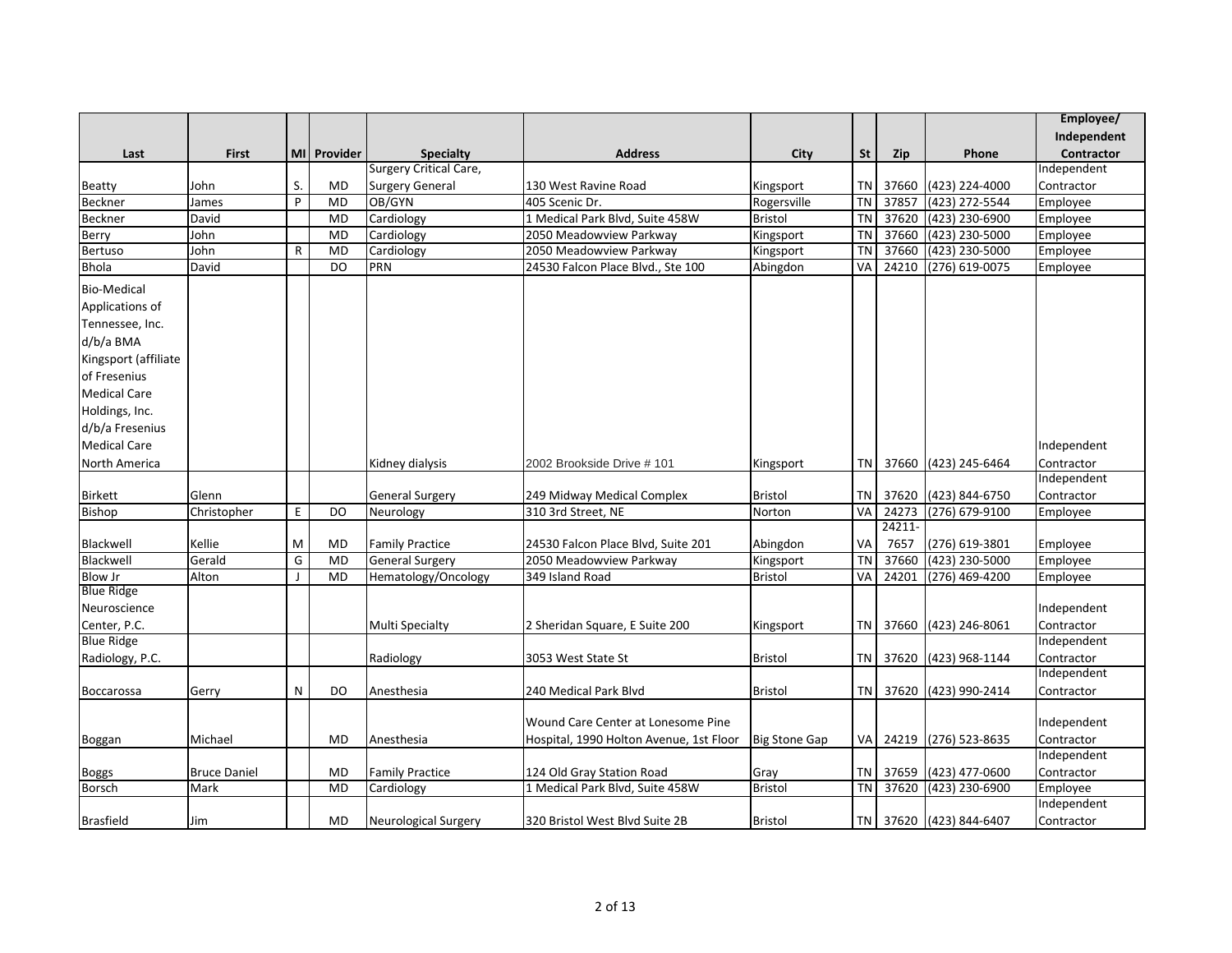|                            |                        |                |             |                          |                                    |                |           |            |                         | Employee/   |
|----------------------------|------------------------|----------------|-------------|--------------------------|------------------------------------|----------------|-----------|------------|-------------------------|-------------|
|                            |                        |                |             |                          |                                    |                |           |            |                         | Independent |
| Last                       | <b>First</b>           |                | MI Provider | <b>Specialty</b>         | <b>Address</b>                     | City           | <b>St</b> | <b>Zip</b> | Phone                   | Contractor  |
|                            |                        |                |             |                          |                                    |                |           |            |                         |             |
| <b>Bristol Anesthesia</b>  |                        |                |             |                          |                                    |                |           |            |                         | Independent |
| Services, P.C.             |                        |                |             | Anesthesia               | 1 Medical Park Blvd                | <b>Bristol</b> | TN        |            | 37620 (423) 968-2313    | Contractor  |
| <b>Bristol Surgery</b>     | <b>Bristol Surgery</b> |                |             |                          |                                    |                |           |            |                         | Independent |
| Center, LLC                | Center, LLC            |                |             | Emergency                | 350 Blountville Hwy Suite 207      | <b>Bristol</b> | <b>TN</b> | 37620      | (423) 844-6120          | Contractor  |
| <b>Bristol SURGICAL</b>    |                        |                |             |                          |                                    |                |           |            |                         | Independent |
| <b>ASSOCIATES PC</b>       |                        |                |             | Multi Specialty          | 1 Medical Park Blvd Suite 250 West | <b>Bristol</b> | TN        | 37620      | (423) 844-6620          | Contractor  |
|                            |                        |                |             |                          |                                    |                |           |            |                         | Independent |
| Brotherton                 | Deana                  |                | <b>MD</b>   | <b>Family Practice</b>   | 103 Wilton Springs Rd.             | Newport        | TN        | 37821      | (423) 487-2222          | Contractor  |
| Brown                      | Rene                   | L              | <b>DO</b>   | PRN                      | 24530 Falcon Place Blvd., Ste 100  | Abingdon       | VA        | 24210      | (276) 619-0075          | Employee    |
| <b>Bulle</b>               | Tom                    | M              | <b>MD</b>   | Cardiology               | 2050 Meadowview Parkway            | Kingsport      | <b>TN</b> | 37660      | (423) 230-5000          | Employee    |
| <b>Burress</b>             | Jonathan               | W              | DO          | Cardiology               | 1 Medical Park Blvd, Suite 458W    | <b>Bristol</b> | <b>TN</b> | 37620      | (423) 230-6900          | Employee    |
| <b>Burt</b>                | Jacquelyn              | $\mathsf C$    | <b>MD</b>   | PRN                      | 24530 Falcon Place Blvd., Ste 100  | Abingdon       | VA        | 24210      | (276) 619-0075          | Employee    |
| <b>Byers</b>               | John                   | G              | <b>MD</b>   | Residency                | 1 Medical Park Blvd Suite 3W       | <b>Bristol</b> | <b>TN</b> | 37620      | (423) 844-5583          | Employee    |
| Byrd                       | Ryland                 | P              | <b>MD</b>   | Pulmonologist            | 2428 Knob Creek Road, Suite 100    | Johnson City   | <b>TN</b> | 37604      | (423) 262-4475          | Employee    |
| Cambareri                  | Richard                | J              | <b>MD</b>   | Hematology/Oncology      | 671 Hwy. 58 East                   | Norton         | VA        | 24273      | $(276)$ 679-5874        | Employee    |
| Carroll                    | Dan                    | C              | <b>MD</b>   | <b>Family Practice</b>   | 117 W. Sevier Avenue, Suite 100    | Kingsport      | <b>TN</b> | 37660      | (423) 224-3300          | Employee    |
| Carter                     | Richard                | N              | <b>MD</b>   | Cardiology               | 2050 Meadowview Parkway            | Kingsport      | <b>TN</b> | 37660      | (423) 230-5000          | Employee    |
|                            |                        |                |             |                          |                                    |                |           |            |                         | Independent |
| Carver                     | Mark                   | E              | <b>MD</b>   | Anesthesia               | 135 West Ravine Road Suite 5B      | Kingsport      | TN        | 37660      | (423) 224-3460          | Contractor  |
|                            |                        |                |             |                          |                                    |                |           |            |                         | Independent |
| Chadwick                   | Frank                  | B              | <b>MD</b>   | Anesthesia               | 135 West Ravine Road Suite 5B      | Kingsport      | <b>TN</b> | 37660      | (423) 224-3460          | Contractor  |
| Chang                      | Mark                   | W              | <b>MD</b>   | Locum Tenens             | 2428 Knob Creek Road               | Johnson City   | <b>TN</b> | 37604      | (423) 282-5054          | Employee    |
|                            |                        |                |             |                          |                                    |                |           |            |                         | Independent |
| Claybrook                  | H. Phillip             |                | <b>MD</b>   | Neurological Surgery     | 350 Steeles Road                   | <b>Bristol</b> | TN I      | 37620      | (423) 844-6700          | Contractor  |
| Clayton                    | Frederick              | P              | <b>MD</b>   | <b>Internal Medicine</b> | 271 Medical Park Blvd.             | Bristol        | TN        | 37620      | (423) 968-2311          | Employee    |
|                            |                        |                |             |                          |                                    |                |           |            |                         |             |
| <b>Clinch Professional</b> |                        |                |             |                          |                                    |                |           |            |                         |             |
| Physician Services,        |                        |                |             |                          |                                    |                |           |            |                         | Independent |
| <b>LLC</b>                 |                        |                |             | <b>General Surgery</b>   | 103 Powell Court                   | Brentwood      | <b>TN</b> | 37027      | (615) 920-7000          | Contractor  |
| Cline                      | Sherry                 |                | DO          | PRN                      | 24530 Falcon Place Blvd., Ste 100  | Abingdon       | VA        | 24210      | (276) 619-0075          | Employee    |
| Combs                      | Stephen                | P              | <b>MD</b>   | Pediatrics               | 2103 Forest Drive, Ste 5           | Gray           | <b>TN</b> | 37615      | (423) 477-2885          | Employee    |
| Combs                      | Landon                 | S              | <b>MD</b>   | Pediatrics               | 2103 Forest Drive, Ste 5           | Gray           | <b>TN</b> | 37615      | (423) 477-2885          | Employee    |
| Cornwell                   | Kevin                  | S              | <b>MD</b>   | Pulmonary                | 111 W. Stone Drive, Suite 100      | Kingsport      | <b>TN</b> | 37660      | (423) 247-5197          | Employee    |
|                            |                        |                |             |                          |                                    |                |           |            |                         | Independent |
| Corradino                  | Gregory                |                | <b>MD</b>   | Neurological Surgery     | 444 Clinchfield Street, Suite 103  | Kingsport      | TN        | 37664      | (423) 578-1518          | Contractor  |
| Correll                    | Geoffrey               | G              | <b>MD</b>   | <b>Family Practice</b>   | 109 Meadowview Rd., Suite 3        | <b>Bristol</b> | <b>TN</b> | 37620      | (423) 968-2446          | Employee    |
| Cox                        | Larry                  | H              | <b>MD</b>   | Cardiology               | 24530 Falcon Place Blvd, Suite 101 | Abingdon       | VA        | 24211      | (276) 739-0067          | Employee    |
| Cunnington                 | Laura                  | $\overline{A}$ | <b>MD</b>   | <b>Family Practice</b>   | 1 Medical Park Blvd                | <b>Bristol</b> | <b>TN</b> | 37620      | (423) 844-1121          | Employee    |
| <b>CUTTING EDGE</b>        |                        |                |             |                          |                                    |                |           |            |                         |             |
| <b>DERMATOLOGY</b>         |                        |                |             |                          |                                    |                |           |            |                         | Independent |
| <b>PLLC</b>                |                        |                |             | Dermatology              | 280 Virginia Avenue NE #106        | Norton         |           |            | VA 24273 (276) 365-8071 | Contractor  |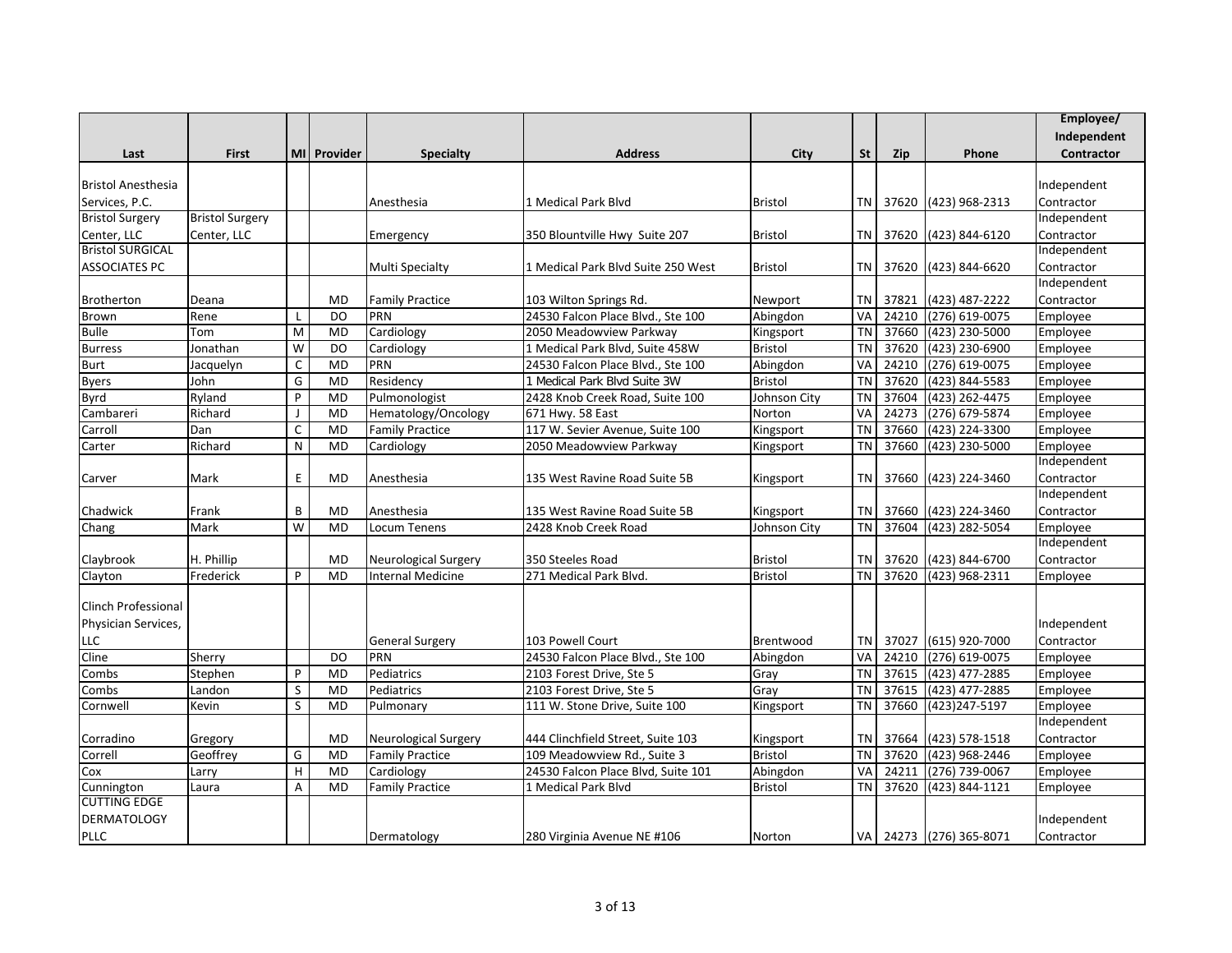|                                  |              |              |             |                           |                                                       |                               |           |            |                      | Employee/                 |
|----------------------------------|--------------|--------------|-------------|---------------------------|-------------------------------------------------------|-------------------------------|-----------|------------|----------------------|---------------------------|
|                                  |              |              |             |                           |                                                       |                               |           |            |                      | Independent               |
| Last                             | <b>First</b> |              | MI Provider | <b>Specialty</b>          | <b>Address</b>                                        | City                          | <b>St</b> | <b>Zip</b> | Phone                | <b>Contractor</b>         |
|                                  |              |              |             |                           |                                                       |                               |           |            |                      | Independent               |
| D'Amato                          | Luciano      |              | <b>MD</b>   | <b>General Surgery</b>    | 411 West Main Street                                  | Wise                          | VA        | 24293      | (276) 328-5332       | Contractor                |
| DaSilva                          | Marco        | A            | <b>MD</b>   | Hematology/Oncology       | 4485 W. Stone Drive, Suite 200                        | Kingsport                     | <b>TN</b> | 37660      | (423) 578-8500       | Employee                  |
| <b>DCI Donor</b>                 |              |              |             |                           |                                                       |                               |           |            |                      |                           |
| Services, Inc. d/b/a             |              |              |             |                           |                                                       |                               |           |            |                      |                           |
| Tennessee Donor                  |              |              |             |                           |                                                       |                               |           |            |                      | Independent               |
| Services                         |              |              |             | Organ/Tissue Bank         | 1600 Hayes Street, Suite 300                          | Nashville                     | TN        | 37203      | (877) 401-2517       | Contractor                |
| Deel                             | Sam          | P            | <b>DO</b>   | IM/Peds                   | 280 Virginia Avenue, Suite 107                        | Norton                        | VA        | 24273      | (276) 679-5390       | Employee                  |
| Derden                           | Paul         | J            | <b>MD</b>   | <b>Family Practice</b>    | 15185 Industrial Park Rd.                             | <b>Bristol</b>                | VA        | 24202      | $(276)$ 466-7120     | Employee                  |
| Desai                            | Saurabh      | H            | <b>MD</b>   | Pulmonary/CC              | 271 Medical Park Blvd.                                | <b>Bristol</b>                | <b>TN</b> | 37620      | (423) 968-2311       | Employee                  |
|                                  |              |              |             |                           |                                                       |                               |           |            |                      | Independent               |
| Devens                           | Bill         |              | <b>MD</b>   | <b>Emergency Medicine</b> | One Medical Park Blvd.                                | <b>Bristol</b>                |           | TN 37620   | (423) 844-1121       | Contractor                |
| <b>DIAGNOSTIC</b>                |              |              |             |                           |                                                       |                               |           |            |                      |                           |
| <b>IMAGING</b>                   |              |              |             |                           |                                                       |                               |           |            |                      | Independent               |
| <b>ASSOCIATES</b>                |              |              |             |                           |                                                       | Norton                        | VA        |            | 24273 (276) 679-2729 | Contractor                |
| Diagnostic                       |              |              |             | Imaging                   | 935 Virginia Avenue NW                                |                               |           |            |                      | Independent               |
|                                  |              |              |             | PET/CT                    | 101 Dillon Court                                      |                               | <b>TN</b> |            | 37615 (423) 477-2440 | Contractor                |
| Laboratories LLC<br>Diaz-Miranda | Constatino   |              | <b>MD</b>   | <b>Internal Medicine</b>  | 378 Marketplace Blvd., Suite 5                        | Gray<br>Johnson City          | <b>TN</b> | 37601      | (423) 282-0751       | Employee                  |
|                                  |              |              |             |                           |                                                       |                               |           |            |                      | Independent               |
| Dillard                          | Michael      |              | MD          | Otolaryngology            |                                                       |                               | <b>TN</b> |            | (423) 921-7171       | Contractor                |
|                                  |              | D            | DO          |                           | 851 Locust Street<br>1 Medical Park Blvd., Suite 200E | Rogersville<br><b>Bristol</b> |           | TN 37620   | (423) 844-5100       |                           |
| Dixon                            | Jonathan     |              |             | Anesthesia                |                                                       |                               |           |            |                      | Employee<br>Independent   |
|                                  |              | $\mathsf{C}$ |             |                           |                                                       |                               |           |            |                      |                           |
| Dixon, Mark                      | Mark         |              | <b>MD</b>   | Anesthesia                | 135 West Ravine Road Suite 5B                         | Kingsport                     | TN        | 37660      | (423) 224-3460       | Contractor<br>Independent |
|                                  |              | $\mathbf{J}$ | <b>MD</b>   | Anesthesia                |                                                       |                               | <b>TN</b> | 37660      | (423) 224-3460       |                           |
| Doell<br>Dove                    | Robert       | A            | <b>MD</b>   | Family Practice           | 135 West Ravine Road Suite 5B<br>405 Scenic Drive     | Kingsport                     | <b>TN</b> | 37857      | (423) 272-2111       | Contractor                |
|                                  | Amanda       |              |             |                           |                                                       | Rogersville                   |           |            |                      | Employee<br>Independent   |
|                                  |              | C            | <b>MD</b>   | <b>General Surgery</b>    |                                                       |                               | VA        | 24273      |                      |                           |
| Dozier                           | Lance        |              |             |                           | 338 Coeburn Drive, Suite 103A                         | Norton                        |           |            | (276) 679-0800       | Contractor<br>Independent |
| Drs. Green, PC                   |              |              |             | <b>EKG Interpretation</b> | 1 Medical Park Blvd, Suite 450W                       | <b>Bristol</b>                | <b>TN</b> | 37620      | (423) 844-6620       | Contractor                |
| Drumwright                       | Curtis       |              | <b>MD</b>   | PRN                       | 24530 Falcon Place Blvd., Ste 100                     |                               | VA        | 24210      | (276) 619-0075       | Employee                  |
|                                  |              |              |             |                           |                                                       | Abingdon                      |           |            |                      | Independent               |
|                                  | Richard      |              | MD          | Orthopedic Surgery        | 2410 Susannah Street                                  |                               | <b>TN</b> | 37615      | (423) 282-9011       |                           |
| Duncan<br>Earl                   | Peter        | C            | <b>MD</b>   | OB/GYN                    | 135 W. Ravine Road, Suite 1A                          | Johnson City                  | <b>TN</b> | 37660      | (423) 224-4920       | Contractor                |
| <b>EAST TENNESSEE</b>            |              |              |             |                           |                                                       | Kingsport                     |           |            |                      | Employee                  |
| <b>BRAIN AND SPINE</b>           |              |              |             |                           |                                                       |                               |           |            |                      | Independent               |
|                                  |              |              |             |                           |                                                       |                               |           |            |                      |                           |
| <b>CENTER</b>                    |              |              |             | Neurological Surgery      | 701 Med Tech Parkway Suite 300                        | Johnson City                  |           | TN 37604   | (423) 232-8301       | Contractor<br>Independent |
|                                  |              |              |             |                           |                                                       |                               |           |            |                      |                           |
| Ehrenfried                       | John         |              | <b>MD</b>   | <b>Surgical Oncology</b>  | 444 Clinchfield Street, Suite 2900                    | Kingsport                     | <b>TN</b> | 37660      | (423) 245-6101       | Contractor                |
| Ehsan                            | Imran        | A            | <b>MD</b>   | PRN                       | 146 West Park Drive, Suite 9G                         | Kingsport                     | <b>TN</b> | 37660      | (423) 224-3628       | Employee                  |
| El-Abbassi                       | Adel         |              | <b>MD</b>   | Pulmonary/CC              | 271 Medical Park Blvd.                                | Bristol                       | <b>TN</b> | 37620      | (423) 968-2311       | Employee                  |
| Emery                            | Mark         | W            | <b>MD</b>   | Pulmonary                 | 111 W. Stone Drive, Suite 100                         | Kingsport                     | <b>TN</b> | 37660      | (423) 247-5197       | Employee                  |
| Ernspiker                        | Erich        |              | <b>MD</b>   | <b>General Surgery</b>    | 1980 Holton Avenue, Suite 103                         | <b>Big Stone Gap</b>          | VA        | 24219      | $(276) 546 - 8865$   | Employee                  |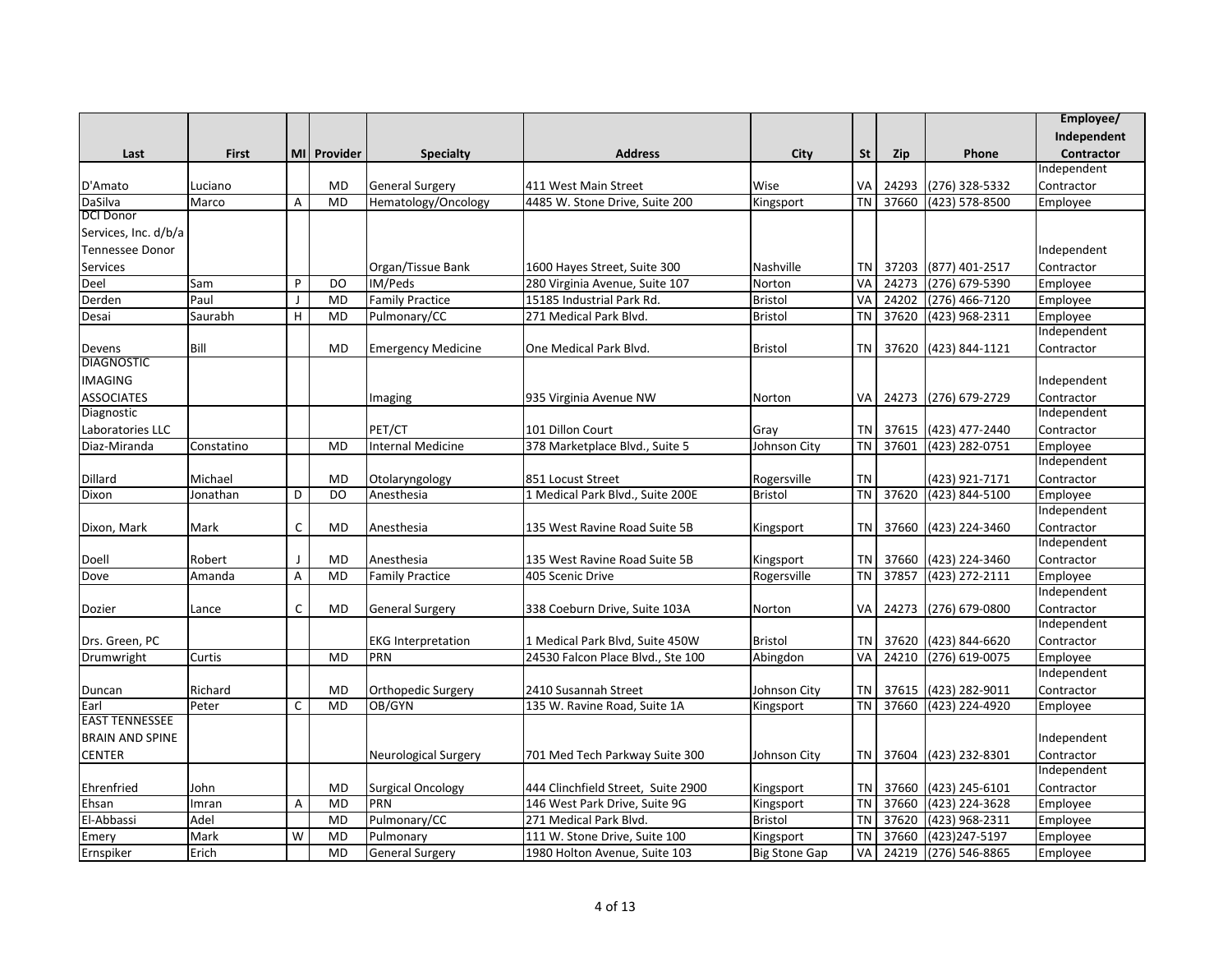|                        |                  |              |             |                           |                                                             |                      |           |       |                  | Employee/   |
|------------------------|------------------|--------------|-------------|---------------------------|-------------------------------------------------------------|----------------------|-----------|-------|------------------|-------------|
|                        |                  |              |             |                           |                                                             |                      |           |       |                  | Independent |
| Last                   | <b>First</b>     |              | MI Provider | Specialty                 | <b>Address</b>                                              | City                 | <b>St</b> | Zip   | Phone            | Contractor  |
| <b>ETSU FAMILY</b>     |                  |              |             |                           |                                                             |                      |           |       |                  |             |
| PHYSICIANS OF          |                  |              |             |                           |                                                             |                      |           |       |                  | Independent |
| <b>Bristol</b>         |                  |              |             | <b>Family Practice</b>    | 208 Medical Park Blvd                                       | <b>Bristol</b>       | <b>TN</b> | 37620 | (423) 989-4050   | Contractor  |
| <b>ETSU PHYSICIANS</b> |                  |              |             |                           |                                                             |                      |           |       |                  | Independent |
| & ASSOCIATES           |                  |              |             | <b>Multi Specialty</b>    | Virginia Medical Center Bldg 53                             | <b>Mountain Home</b> | ΤN        | 37684 | (423) 439-8000   | Contractor  |
|                        |                  |              |             |                           |                                                             |                      |           |       |                  | Independent |
| Falconer               | Randall          |              | <b>MD</b>   | Otolaryngology            | 1728 N Eastman Road, Suite 2A                               | Kingsport            | <b>TN</b> | 37664 | (423) 230-6352   | Contractor  |
| Fawad                  | Fnu              |              | <b>MD</b>   | Hospitalist - IM          | 851 Locust Street                                           | Rogersville          | <b>TN</b> | 37857 | (423) 921-7000   | Employee    |
| Fernandez              | Eduardo          |              | <b>MD</b>   | Cardiology                | 24530 Falcon Place Blvd, Suite 101                          | Abingdon             | VA        | 24211 | (276) 739-0067   | Employee    |
| <b>FIRST CHOICE</b>    |                  |              |             |                           |                                                             |                      |           |       |                  |             |
| NEUROSURGERY           |                  |              |             |                           |                                                             |                      |           |       |                  | Independent |
| PC                     |                  |              |             | Neurology                 | 135 W. Ravine Road, Suite 1A                                | Kingsport            | ΤN        | 37660 | (423) 392-9300   | Contractor  |
|                        |                  |              |             |                           |                                                             |                      |           |       |                  | Independent |
| Fischer                | Judith           |              | <b>MD</b>   | Gynecology                | One Sheridan Square, Suite 105                              | Kingsport            | <b>TN</b> | 37660 | (423) 247-4201   | Contractor  |
| Foley, III             | Joseph           | D            | <b>MD</b>   | Card                      | 1 Medical Park Blvd, Suite 458W                             | <b>Bristol</b>       | <b>TN</b> | 37620 | (423) 230-6900   | Employee    |
|                        |                  |              |             |                           |                                                             |                      |           |       |                  | Independent |
| Funke                  | Robert           |              | MD          | <b>Family Medicine</b>    | 444 Clinchfield Street, Suite 201                           | Kingsport            | <b>TN</b> | 37660 | (423) 230-2700   | Contractor  |
|                        |                  |              |             |                           |                                                             |                      |           |       |                  | Independent |
| Furrow                 | Paige            | C            | <b>MD</b>   | Pathology                 | 1 Medical Park Blvd, Suite 250 West                         | <b>Bristol</b>       | TN        | 37620 | (423)844-6620    | Contractor  |
| Gall, Jr.              | Stan             | A            | <b>MD</b>   | Cardiology                | 2050 Meadowview Parkway                                     | Kingsport            | <b>TN</b> | 37660 | (423) 230-5000   | Employee    |
| Galloway               | Roger            |              | <b>MD</b>   | <b>Family Practice</b>    | 1230 Volunteer Parkway                                      | <b>Bristol</b>       | <b>TN</b> | 37620 | (423) 844-3360   | Employee    |
| Gastroenterology       | Gastroenterology |              |             |                           |                                                             |                      |           |       |                  | Independent |
| Associates             | Associates       |              |             | Gastroenterology          | 135 W Ravine Road Suite 3A                                  | Kingsport            | TN        | 37660 | (423) 246-6777   | Contractor  |
|                        |                  |              |             |                           |                                                             |                      |           |       |                  | Independent |
| Gibbon                 | <b>Bruce</b>     | N            | <b>MD</b>   | <b>Emergency Medicine</b> | 415 Broad Street, Suite 410                                 | Kingsport            | <b>TN</b> | 37660 | (423) 239-9737   | Contractor  |
| Go                     | Orson            |              | <b>MD</b>   | Cardiology                | 615 Commonwealth Drive NE                                   | Norton               | VA        | 24293 | (276) 679-0252   | Employee    |
| Gopalan                | Pushkas          |              | <b>MD</b>   | Hospitalist - IM          | 146 West Park Drive, Suite 9G                               | Kingsport            | <b>TN</b> | 37660 | (423) 224-3628   | Employee    |
|                        |                  |              |             |                           |                                                             |                      |           |       |                  | Independent |
| Gorrell                | Alan             |              | <b>MD</b>   | Urology                   | 1 Medical Park Blvd, Suite 208E                             | <b>Bristol</b>       | <b>TN</b> | 37620 | (423) 844-6220   | Contractor  |
| Greear                 | Fred             | B            | <b>MD</b>   |                           | Internal Medicine Medicine 1 Medical Park Blvd., Suite 200E | <b>Bristol</b>       | <b>TN</b> | 37620 | (423) 844-5100   | Employee    |
|                        |                  |              |             |                           |                                                             |                      |           |       |                  | Independent |
| Green                  | Tom              |              | <b>MD</b>   | Internal Medicine         | 1 Medical Park Blvd Suite 450 West                          | <b>Bristol</b>       | TN        | 37620 | (423) 968-3713   | Contractor  |
|                        |                  |              |             |                           |                                                             |                      |           |       |                  | Independent |
| Greene                 | Thomas           | C            | <b>MD</b>   | <b>General Surgery</b>    | 1 Medical Park Blvd Suite 250 West                          | <b>Bristol</b>       | <b>TN</b> | 37620 | (423) 844-6620   | Contractor  |
| Greenfield             | David            | $\mathsf T$  | <b>MD</b>   | Cardiology                | 2050 Meadowview Parkway                                     | Kingsport            | <b>TN</b> | 37660 | $(423)$ 230-5000 | Employee    |
| Grover                 | <b>Bruce</b>     | S            | <b>MD</b>   | Pulmonary                 | 111 W. Stone Drive, Suite 100                               | Kingsport            | <b>TN</b> | 37660 | (423) 247-5197   | Employee    |
|                        |                  |              |             |                           |                                                             |                      |           |       |                  | Independent |
| Gwaltney               | David            | N            | <b>MD</b>   | <b>General Surgery</b>    | 1 Medical Park Blvd, Suite 250 West                         | <b>Bristol</b>       | TN        | 37620 | (423) 844-6620   | Contractor  |
|                        |                  |              |             |                           |                                                             |                      |           |       |                  | Independent |
| Hamlin                 | Michael          |              | <b>DDS</b>  | Oral Surgery              | 1 Medical Park Blvd Suite 440 E                             | <b>Bristol</b>       | <b>TN</b> | 37620 | (423) 844-6200   | Contractor  |
| Hanor                  | Steven           | $\mathsf{R}$ | <b>MD</b>   | Internal Medicine         | 1 Medical Park Blvd., Suite 200E                            | Bristol              | <b>TN</b> | 37620 | (423) 844-5100   | Employee    |
| Haynes                 | Amy              |              | <b>MD</b>   | <b>Family Practice</b>    | 405 Scenic Drive                                            | Rogersville          | <b>TN</b> | 37857 | (423) 272-2111   | Employee    |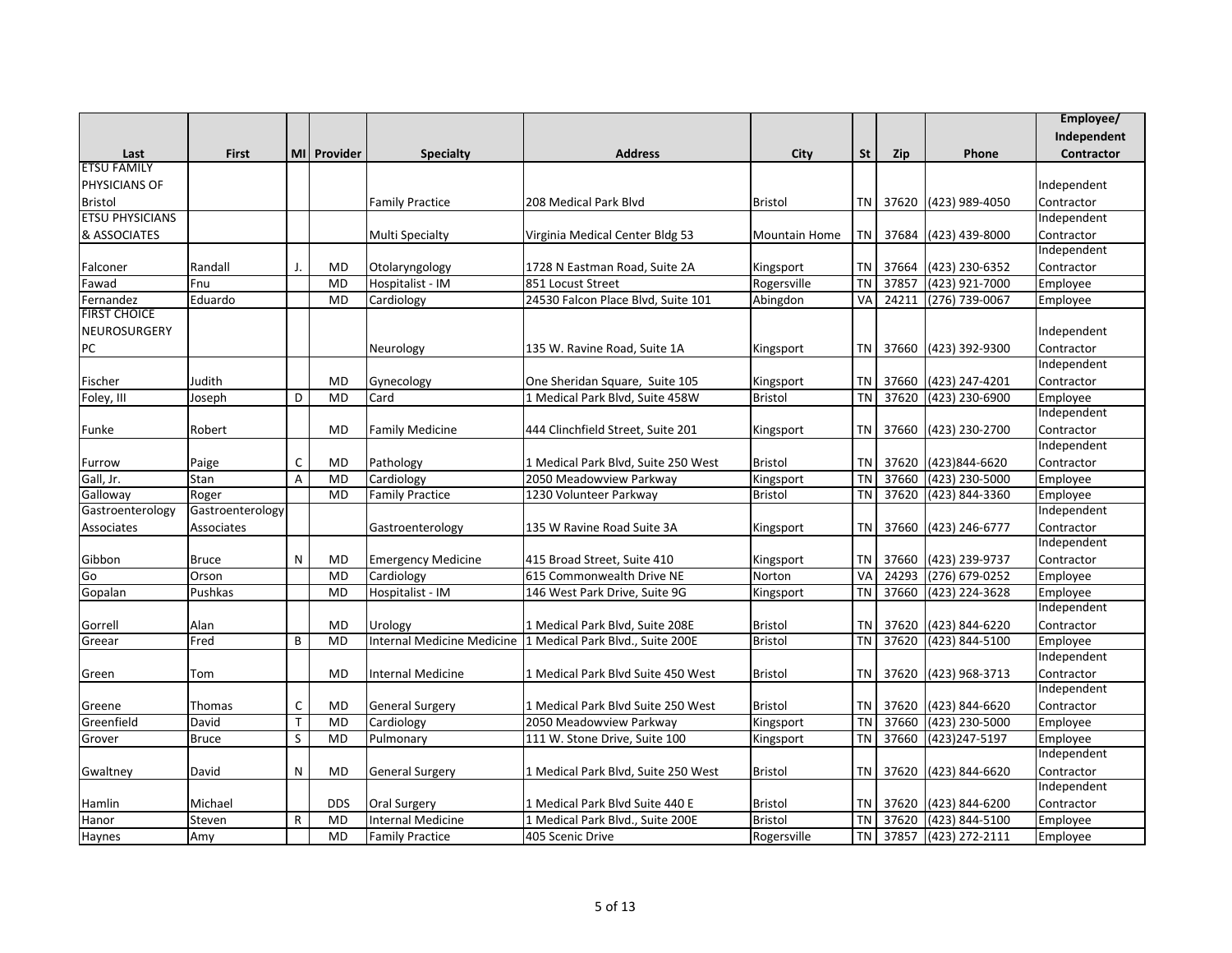|                        |            |                |             |                              |                                     |                      |           |            |                         | Employee/         |
|------------------------|------------|----------------|-------------|------------------------------|-------------------------------------|----------------------|-----------|------------|-------------------------|-------------------|
|                        |            |                |             |                              |                                     |                      |           |            |                         | Independent       |
| Last                   | First      |                | MI Provider | <b>Specialty</b>             | <b>Address</b>                      | City                 | <b>St</b> | <b>Zip</b> | Phone                   | <b>Contractor</b> |
|                        |            |                |             |                              |                                     |                      |           |            |                         | Independent       |
| Herman                 | James      | $\mathsf{R}$   | <b>MD</b>   | Urology                      | 822 Broad Street                    | Kingsport            | <b>TN</b> | 37660      | (423) 246-6251          | Contractor        |
| Hess                   | Kenneth    | $\blacksquare$ | DO          | <b>Family Practice</b>       | 308 8th Street                      | <b>Bristol</b>       | <b>TN</b> | 37620      | (423) 844-6860          | Employee          |
| <b>HIGHLANDS</b>       |            |                |             |                              |                                     |                      |           |            |                         |                   |
| <b>NEUROSURGERY P</b>  |            |                |             |                              |                                     |                      |           |            |                         | Independent       |
|                        |            |                |             | Neurosurgery                 | 1 Medical Park Blvd Suite 400       | <b>Bristol</b>       | <b>TN</b> | 37620      | (423) 844-5400          | Contractor        |
| <b>HIGHLANDS</b>       |            |                |             |                              |                                     |                      |           |            |                         |                   |
| <b>PATHOLOGY</b>       |            |                |             |                              |                                     |                      |           |            |                         | Independent       |
| <b>CONSULTANTS PC</b>  |            |                |             | Pathology                    | 10368 Wallace Alley #18             | Kingsport            | TN        | 37663      | (423) 323-5290          | Contractor        |
| Himel                  | Timothy    | F              | MD          | Neurology/Inpatient          | 130 Ravine Road                     | Kingsport            | <b>TN</b> | 37660      | (423) 224-3628          | Employee          |
| Hixson                 | Clair      | S              | <b>MD</b>   | Neonatology                  | 2050 Meadowview Parkway             | Kingsport            | <b>TN</b> | 37660      | (423) 230-5000          | Employee          |
| <b>HOLSTON</b>         |            |                |             |                              |                                     |                      |           |            |                         |                   |
| <b>MEDICAL GROUP</b>   |            |                |             |                              |                                     |                      |           |            |                         | Independent       |
| <b>ORTHOPEDIC</b>      |            |                |             | Orthopedic                   | 105 W Stone Drive Suite 4B          | Kingsport            |           |            | TN 37660 (423) 578-1570 | Contractor        |
|                        |            |                |             |                              |                                     |                      |           |            |                         |                   |
| <b>HOLSTON</b>         |            |                |             |                              |                                     |                      |           |            |                         |                   |
| <b>MEDICAL GROUP</b>   |            |                |             |                              |                                     |                      |           |            |                         | Independent       |
| <b>ORTHOPEDIC SVCS</b> |            |                |             | Orthopedic                   | 105 W Stone Drive Suite 4B          | Kingsport            |           |            | TN 37660 (423) 578-1570 | Contractor        |
| <b>Holston Medical</b> |            |                |             |                              |                                     |                      |           |            |                         | Independent       |
| Group, P.C.            |            |                |             | <b>Sports Medicine</b>       | 2323 N John B. Dennis Hwy           | Kingsport            | TN        | 37660      | (877) 464-1213          | Contractor        |
| Hoskere                | Girendra   |                | <b>MD</b>   | Pulmonary/CC                 | 271 Medical Park Blvd.              | <b>Bristol</b>       | <b>TN</b> | 37620      | (423) 968-2311          | Employee          |
|                        |            |                |             |                              |                                     |                      |           |            |                         | Independent       |
| Hutchison              | John       |                | <b>MD</b>   | Radiology                    | 1 Medical Park Blvd                 | <b>Bristol</b>       | <b>TN</b> | 37620      | (423) 968-1144          | Contractor        |
|                        |            |                |             |                              |                                     |                      |           |            |                         | Independent       |
| Ibrahim                | Rimon      |                | MD          | <b>Emergency Medicine</b>    | <b>Mountain View Medical Center</b> | Norton               |           | VA 24273   | (276) 679-9100          | Contractor        |
| ID CONSULTANT,         |            |                |             |                              |                                     |                      |           |            |                         | Independent       |
| <b>PLLC</b>            |            |                |             | <b>Infectious Disease</b>    | 418 Mizpah Hills Drive              | Johnson City         |           | TN 37604   | (423) 915-1126          | Contractor        |
| InPatient              |            |                |             |                              |                                     |                      |           |            |                         |                   |
| Consultants of         |            |                |             |                              |                                     |                      |           |            |                         | Independent       |
| Tennessee, Inc.        |            |                |             | Endocrinology                | 1 Medical Park Blvd, Suite 350W     | <b>Bristol</b>       | <b>TN</b> | 37620      | (423) 844-4240          | Contractor        |
| Iqbal                  | Sharjeel   |                | <b>MD</b>   | Hospitalist - IM             | 146 West Park Drive, Suite 9G       | Kingsport            | <b>TN</b> | 37660      | (423) 224-3628          | Employee          |
| Istfan                 | Pierre     |                | <b>MD</b>   | Cardiology                   | 1 Medical Park Blvd, Suite 458W     | <b>Bristol</b>       | <b>TN</b> | 37620      | (423) 230-6900          | Employee          |
| Jaynal                 | Francis    |                | <b>MD</b>   | Hospitalist                  | 1990 Holton Avenue                  | <b>Big Stone Gap</b> | VA        | 24219      | (276) 523-8635          | Employee          |
| Jett                   | Paul       | L              | <b>MD</b>   | Psychiatry/Pain Mgmt         | Six Sheridan Square, Suite 100      | Kingsport            | <b>TN</b> | 37660      | (423) 392-4908          | Employee          |
| Johnson City           |            |                |             |                              |                                     |                      |           |            |                         |                   |
| <b>UROLOGICAL</b>      |            |                |             |                              |                                     |                      |           |            |                         | Independent       |
| <b>CLINIC</b>          |            |                |             | Urology                      | 2304 Knob Creek Road, Suite 720     | Johnson City         |           | TN 37604   | (423) 926-6112          | Contractor        |
|                        |            |                |             |                              |                                     |                      |           |            |                         | Independent       |
| Jolley                 | Broughton  | D              | <b>MD</b>   | Neonatology                  | 135 West Ravine Road Suite 5B       | Kingsport            | <b>TN</b> | 37660      | (423) 224-3460          | Contractor        |
| Jordan                 | L. Collier |                | <b>MD</b>   | Cardiology                   | 2428 Knob Creek Road                | Johnson City         | <b>TN</b> | 37604      | (423) 282-5054          | Employee          |
| Joshi                  | Hetvi      | К              | <b>MD</b>   | <b>Internal Medicine</b>     | 146 West Park Drive, Suite 9G       | Kingsport            | <b>TN</b> | 37660      | (423) 224-3628          | Employee          |
| Kakkar                 | Sanjeev    |                | <b>MD</b>   | <b>Occupational Medicine</b> | 1230 Volunteer Parkway              | Bristol              | <b>TN</b> | 37620      | (423) 844-3360          | Employee          |
| Kappa                  | Jeffrey    | R              | <b>MD</b>   | Cardiology                   | 2050 Meadowview Parkway             | Kingsport            | <b>TN</b> | 37660      | (423) 230-5000          | Employee          |
|                        |            |                |             |                              |                                     |                      |           |            |                         |                   |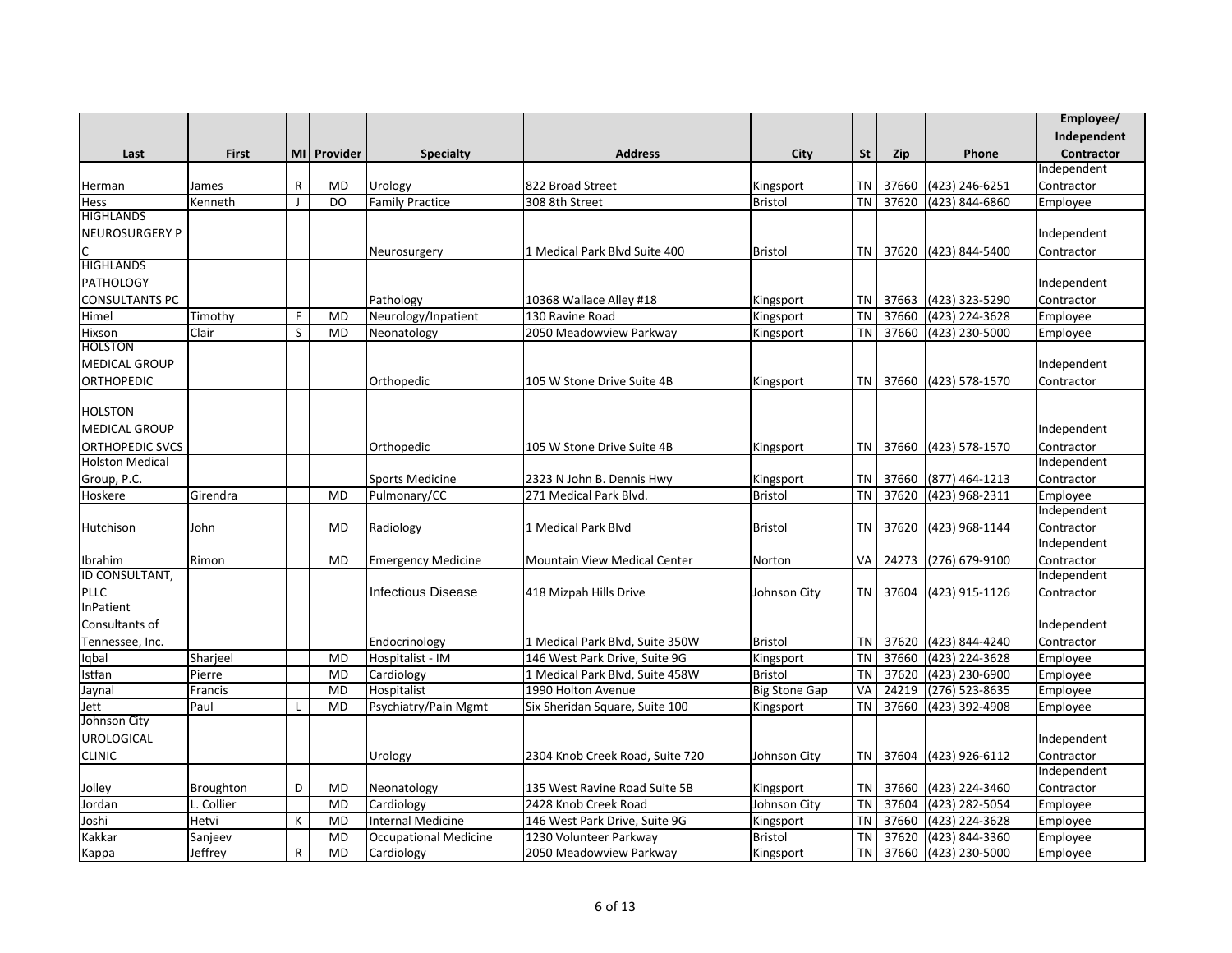|               |                |                |             |                              |                                     |                      |                 |       |                         | Employee/   |
|---------------|----------------|----------------|-------------|------------------------------|-------------------------------------|----------------------|-----------------|-------|-------------------------|-------------|
|               |                |                |             |                              |                                     |                      |                 |       |                         | Independent |
| Last          | <b>First</b>   |                | MI Provider | <b>Specialty</b>             | <b>Address</b>                      | City                 | <b>St</b>       | Zip   | Phone                   | Contractor  |
| Karakattu     | Monika         |                | <b>MD</b>   | <b>Family Practice</b>       | 127 Health Care Drive, Suite 8      | Pennington Gap       | VA              | 24277 | $(276) 546 - 5212$      | Employee    |
| Karakattu     | Saniin         | M              | <b>MD</b>   | Hospitalist                  | 310 3rd Street, NE                  | Norton               | <b>VA</b>       | 24273 | $(276)$ 679-9100        | Employee    |
| Karnati       | Pavan          |                | <b>MD</b>   | Cardiology                   | 6719 Gov. GC Pearcy Hwy, Suite 2800 | Richlands            | VA              | 24641 | (276) 596-6784          | Employee    |
| Kaur          | Tarandeep      |                | <b>MD</b>   | <b>Family Practice</b>       | 111 W. Stone Drive, Suite 200       | Kingsport            | <b>TN</b>       | 37660 | (423) 723-2030          | Employee    |
| Kennedy       | Christopher    | $\mathbf{I}$   | <b>MD</b>   | Cardiology                   | 1 Medical Park Blvd, Suite 458W     | <b>Bristol</b>       | <b>TN</b>       | 37620 | (423) 230-6900          | Employee    |
| Ketcham       | Michael        | C              | <b>DO</b>   | OB/GYN                       | 1980 Holton Ave., Suite 301         | <b>Big Stone Gap</b> | VA              | 24219 | (276) 523-0390          | Employee    |
| Koo           | Johan          |                | <b>DO</b>   | Hospitalist-FM               | 1 Medical Park Blvd, Suite 255W     | <b>Bristol</b>       | <b>TN</b>       | 37620 | $(423) 844 - 5560$      | Employee    |
|               |                |                |             |                              |                                     |                      |                 |       |                         | Independent |
| Korzyniowski  | Andrew         |                | <b>MD</b>   | Anesthesia                   | 135 W Ravine Rd                     | Kingsport            | TN              | 37660 | (423) 224-3460          | Contractor  |
| Kramer        | Paul           |                | <b>MD</b>   | <b>Gynecologic Oncology</b>  | 378 Marketplace, Suite 10           | Johnson City         | $\overline{T}N$ | 37604 | (423) 928-3020          | Employee    |
| Kramer        | Keith          |                | <b>MD</b>   | Cardiology                   | 2050 Meadowview Parkway             | Kingsport            | <b>TN</b>       | 37660 | (423) 230-5000          | Employee    |
| Krenk         | Daniel         |                | DO          | Orthopaedics                 | 117 W. Sevier Avenue, Suite 200     | Kingsport            | <b>TN</b>       | 37660 | (423) 224-3210          | Employee    |
| Ladley        | Herbert        | D              | <b>MD</b>   | Cardiology                   | 2050 Meadowview Parkway             | Kingsport            | <b>TN</b>       | 37660 | $(423)$ 230-5000        | Employee    |
|               |                |                |             |                              |                                     |                      |                 |       |                         | Independent |
| Lail          | Sharon         | E              | <b>MD</b>   | Neonatology                  | 146 West Park Dr Suite 9B           | Kingsport            | <b>TN</b>       | 37660 | (423) 246-3220          | Contractor  |
| Lange, Jr.    | Paul           | C              | <b>MD</b>   | <b>Hospitalist IM</b>        | 146 West Park Drive, Suite 9G       | Kingsport            | TN              | 37660 | (423) 224-3628          | Employee    |
|               |                |                |             |                              |                                     |                      |                 |       |                         | Independent |
| Lasky         | Tiffany        |                | <b>MD</b>   | <b>Surgery Critical Care</b> | 130 West Ravine Road                | Kingsport            | <b>TN</b>       | 37664 | (423) 224-4000          | Contractor  |
| Lee           | Dane           |                | <b>MD</b>   | <b>Family Medicine</b>       | 24530 Falcon Place Blvd., Ste 100   | Abingdon             | VA              | 24210 | (276) 619-0075          | Employee    |
| Lewis         | A. Evan        |                | <b>MD</b>   | Hospitalist - IM             | 146 West Park Drive, Suite 9G       | Kingsport            | $\overline{T}N$ | 37660 | (423) 224-3628          | Employee    |
| Likens        | Dwayne         |                | <b>DO</b>   | PRN                          | 24530 Falcon Place Blvd., Ste 100   | Abingdon             | VA              | 24210 | $(276)$ 619-0075        | Employee    |
| Litton        | Darlene        |                | <b>MD</b>   | <b>Family Practice</b>       | 410 Stagecoach Road                 | <b>Bristol</b>       | VA              | 24201 | $(276)$ 466-0584        | Employee    |
| Livesay       | Tommy          | D              | <b>MD</b>   | PRN                          | 24530 Falcon Place Blvd., Ste 100   | Abingdon             | VA              | 24210 | $(276)$ 619-0075        | Employee    |
| Lucas         | Elizabeth      | S              | DO          | Hospitalist - IM             | 1 Medical Park Blvd, Suite 255W     | <b>Bristol</b>       | TN              | 37620 | (423) 844-5560          | Employee    |
| Luff          | Matthew        |                | <b>MD</b>   | Cardiology                   | 1 Medical Park Blvd, Suite 458W     | <b>Bristol</b>       | TN              | 37620 | (423) 230-6900          | Employee    |
| Maatouk       | Jamal          |                | <b>MD</b>   | Hematology/Oncology          | 378 Marketplace, Suite 10           | Johnson City         | TN              | 37604 | (423) 928-3020          | Employee    |
|               | Ashish Madhok, |                |             |                              |                                     |                      |                 |       |                         | Independent |
| Madhok        | M.D.           |                |             | Pediatric Cardiology         | 2312 Knob Creek Road Suite 208      | Johnson City         | <b>TN</b>       | 37604 | (423) 610-1099          | Contractor  |
| Mahboob       | Rashid         |                | <b>MD</b>   | Hospitalist - IM             | 146 West Park Drive, Suite 9G       | Kingsport            | $\overline{T}N$ | 37660 | (423) 224-3628          | Employee    |
| Malik         | Shahram        |                | MD          | <b>Family Practice</b>       | <b>Health Care Drive</b>            | Pennington Gap       | VA              | 24277 | (276) 546-1440          | Employee    |
|               |                |                |             |                              |                                     |                      |                 |       |                         | Independent |
| Mancini       | Jean           |                | <b>MD</b>   | <b>Internal Medicine</b>     | 1 Medical Park Blvd, Suite 450W     | <b>Bristol</b>       | <b>TN</b>       | 37620 | (423) 968-3713          | Contractor  |
| Mann, III     | John           | $\overline{W}$ | <b>MD</b>   | Hospitalist - IM             | 1 Medical Park Blvd, Suite 255W     | <b>Bristol</b>       | TN              | 37620 | (423) 844-5560          | Employee    |
| Marsh         | Jeremiah       |                | <b>MD</b>   | Neurology/Inpatient          | 130 Ravine Road                     | Kingsport            | <b>TN</b>       | 37660 | (423) 224-3628          | Employee    |
|               |                |                |             |                              |                                     |                      |                 |       |                         | Independent |
| <b>MARTIN</b> | Christopher    |                | <b>MD</b>   | Neonatology                  | 146 West Park Drive, Suite 9B       | Kingsport            | TN              | 37660 | (423) 246-3220          | Contractor  |
|               |                |                |             |                              |                                     |                      |                 |       |                         | Independent |
| Martinez      | Melissa        |                | <b>DO</b>   | Emergency Medicine           | 1990 Holton Avenue East             | <b>Big Stone Gap</b> | VA <sup>I</sup> | 24219 | (276) 523-3111          | Contractor  |
| Mayhew        | Marc           | W              | <b>MD</b>   | Ophthalmology                | 2050 Meadowview Parkway             | Kingsport            | TN I            | 37660 | (423) 230-5000          | Employee    |
|               |                |                |             |                              |                                     |                      |                 |       |                         | Independent |
| Maynard       | Scott          | E              | <b>MD</b>   | <b>Sports Medicine</b>       | 135 West Ravine Road Suite 5B       | Kingsport            | TN I            | 37660 | (423) 224-3460          | Contractor  |
|               |                |                |             |                              |                                     |                      |                 |       |                         | Independent |
| McClintic     | Eugene         | C              | <b>MD</b>   | <b>Surgery General</b>       | 1 Medical Park Blvd, Suite 250 West | <b>Bristol</b>       |                 |       | TN 37620 (423) 844-6620 | Contractor  |
|               |                |                |             |                              |                                     |                      |                 |       |                         |             |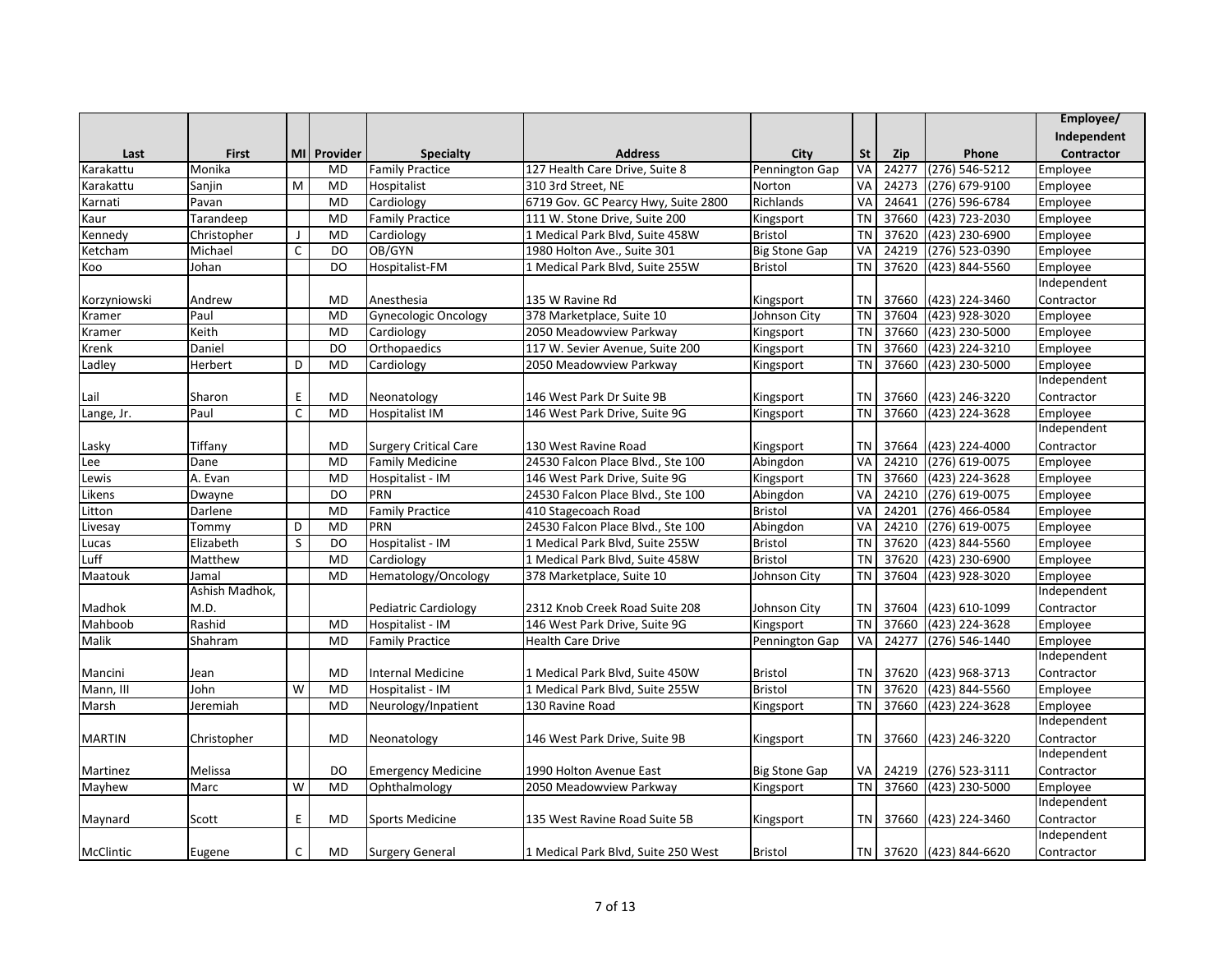|                       |                  |                           |             |                           |                                   |                |                 |            |                      | Employee/   |
|-----------------------|------------------|---------------------------|-------------|---------------------------|-----------------------------------|----------------|-----------------|------------|----------------------|-------------|
|                       |                  |                           |             |                           |                                   |                |                 |            |                      | Independent |
| Last                  | First            |                           | MI Provider | <b>Specialty</b>          | <b>Address</b>                    | City           | <b>St</b>       | <b>Zip</b> | Phone                | Contractor  |
| McConnell             | Kathleen         | Α                         | MD          | Neurology                 | 1 Medical Park Blvd               | Bristol        | <b>TN</b>       | 37620      | $(423) 844 - 5560$   | Employee    |
|                       |                  |                           |             |                           |                                   |                |                 |            |                      | Independent |
| <b>McCormick</b>      | William          | Α                         | <b>MD</b>   | <b>Family Practice</b>    | 105 West Stone Drive, Suite 1F    | Kingsport      | TN              | 37660      | (423) 230-2420       | Contractor  |
| McElroy               | Edwin            | A                         | <b>MD</b>   | Hematology/Oncology       | 4485 W. Stone Drive, Suite 200    | Kingsport      | <b>TN</b>       | 37660      | (423) 578-8500       | Employee    |
| McSharry              | Roger            | $\mathbf{I}$              | <b>MD</b>   | Pulmonary/CC              | 271 Medical Park Blvd.            | <b>Bristol</b> | <b>TN</b>       | 37620      | (423) 968-2311       | Employee    |
| Meade                 | Farida           | E                         | <b>MD</b>   | <b>Family Practice</b>    | 1 Medical Park Blvd., Ste 3E      | <b>Bristol</b> | <b>TN</b>       | 37620      | (423) 844-5580       | Employee    |
|                       |                  |                           |             |                           |                                   |                |                 |            |                      |             |
| Medstream             | Medstream        |                           |             |                           |                                   |                |                 |            |                      | Independent |
| Anesthesia, PLLC      | Anesthesia, PLLC |                           |             | Anesthesia                | 82 Patton Avenue, Suite 510       | Asheville      | NC <sub>1</sub> | 28801      | (828) 210-9386       | Contractor  |
|                       |                  |                           |             |                           |                                   |                |                 |            |                      |             |
| <b>MEDSTREAM PAIN</b> |                  |                           |             |                           |                                   |                |                 |            |                      | Independent |
| <b>SERVICES PLLC</b>  |                  |                           |             | Pain Management           | 82 Patton Avenue, Suite 510       | Asheville      | NC I            | 28801      | (828) 210-9386       | Contractor  |
|                       |                  |                           |             |                           |                                   |                |                 |            |                      | Independent |
| Mehta                 | Ashok            | v                         | <b>MD</b>   | Pediatric Cardiology      | 2312 Knob Creek Road Suite 208    | Johnson City   | <b>TN</b>       | 37604      | (423) 610-1099       | Contractor  |
| Merrill               | James            | $\mathbf{J}$              | <b>MD</b>   | Cardiology                | 2050 Meadowview Parkway           | Kingsport      | <b>TN</b>       | 37660      | $(423)$ 230-5000     | Employee    |
| Messerschmidt         | William          | $\boldsymbol{\mathsf{H}}$ | <b>MD</b>   | Cardiology                | 1 Medical Park Blvd, Suite 458W   | <b>Bristol</b> | <b>TN</b>       | 37620      | (423) 230-6900       | Employee    |
|                       |                  |                           |             |                           |                                   |                |                 |            |                      | Independent |
| Mettert               | Jon              |                           | MD          | <b>Emergency Medicine</b> | 1 Medical Park Blvd               | <b>Bristol</b> | <b>TN</b>       | 37620      | (423) 844-1121       | Contractor  |
| Metzger               | David            | $\mathsf C$               | <b>MD</b>   | Cardiology                | 2050 Meadowview Parkway           | Kingsport      | <b>TN</b>       | 37660      | (423) 230-5000       | Employee    |
| Meyers                | Cary             | H                         | <b>MD</b>   | Cardiology                | 2050 Meadowview Parkway           | Kingsport      | <b>TN</b>       | 37660      | (423) 230-5000       | Employee    |
| Miller                | Lucinda          |                           | <b>MD</b>   | Pulmonary                 | 111 W. Stone Drive, Suite 100     | Kingsport      | <b>TN</b>       | 37660      | (423)247-5197        | Employee    |
|                       |                  |                           |             |                           |                                   |                |                 |            |                      | Independent |
| Miller                | Aaron            |                           | <b>MD</b>   | Neurology                 | 471 Briar Gate Drive              | South Elgin    | IL              | 60177      | (847) 429-2076       | Contractor  |
| Mills                 | Ralph            | L                         | <b>MD</b>   | <b>Family Practice</b>    | 378 Marketplace Blvd., Suite 5    | Johnson City   | <b>TN</b>       | 37601      | (423) 282-0751       | Employee    |
| Minaoui               | Wael El          | К                         | <b>MD</b>   | Pulmonary                 | 111 W. Stone Drive, Suite 100     | Kingsport      | <b>TN</b>       | 37660      | (423) 247-5197       | Employee    |
| Mirmohamadsade        |                  |                           |             |                           |                                   |                |                 |            |                      |             |
| ghi                   | Seyed            |                           | <b>MD</b>   | Internal Medicine         | 135 W. Ravine Rd., Suite 5A       | Kingsport      | ΤN              | 37660      | (423) 224-3711       | Employee    |
| Molony                | Patrick          |                           | <b>MD</b>   | <b>Internal Medicine</b>  | 32576 Wilderness Road             | Jonesville     | VA              | 24263      | $(276) - 346 - 1137$ | Employee    |
| Moore                 | Jason            |                           | <b>MD</b>   | PRN                       | 24530 Falcon Place Blvd., Ste 100 | Abingdon       | VA              | 24210      | (276) 619-0075       | Employee    |
| Moualla               | Hayan            |                           | <b>MD</b>   | Hematology/Oncology       | 4485 W. Stone Drive, Suite 200    | Kingsport      | <b>TN</b>       | 37660      | (423) 578-8500       | Employee    |
| <b>MOUNTAIN</b>       |                  |                           |             |                           |                                   |                |                 |            |                      |             |
| <b>EMPIRE EYE</b>     |                  |                           |             |                           |                                   |                |                 |            |                      | Independent |
| PHYSICIANS PLLC       |                  |                           |             | Ophthalmology             | 3185 W State Street               | <b>Bristol</b> | TN              | 37620      | (423) 968-4141       | Contractor  |
| <b>MOUNTAIN</b>       |                  |                           |             |                           |                                   |                |                 |            |                      |             |
| <b>EMPIRE</b>         |                  |                           |             |                           |                                   |                |                 |            |                      |             |
| NEUROLOGICAL          |                  |                           |             |                           |                                   |                |                 |            |                      | Independent |
| ASSOC                 |                  |                           |             | <b>Sports Medicine</b>    | 3183 West State St. Suite 1201    | <b>Bristol</b> | <b>TN</b>       | 37620      | (423) 764-0987       | Contractor  |
| Mumpower              | Rebecca          | Y                         | <b>MD</b>   | Urology                   | 146 West Park Drive, Suite 9G     | Kingsport      | <b>TN</b>       | 37660      | (423) 224-3628       | Employee    |
| Murillo               | Liliana          |                           | <b>MD</b>   | IM/Psych                  | 405 Scenic Drive                  | Rogersville    | <b>TN</b>       | 37857      | (423) 272-2111       | Employee    |
| Musil                 | C. Allen         |                           | <b>MD</b>   | Psychiatry                | 103 North Street, Suite A         | <b>Bristol</b> | VA              | 24201      | (423) 844-5300       | Employee    |
| <b>Nagre</b>          | Shardul          |                           | <b>MD</b>   | Car                       | 2050 Meadowview Parkway           | Kingsport      | <b>TN</b>       | 37660      | (423) 230-5000       | Employee    |
| Nakhla                | Shadi            |                           | <b>MD</b>   | Hospitalist/IM            | 310 3rd Street, NE                | Norton         | VA              | 24273      | (276) 679-9100       | Employee    |
| Nakhoul               | Ibrahim          |                           | <b>MD</b>   | Hematology/Oncology       | 4485 W. Stone Drive, Suite 200    | Kingsport      | <b>TN</b>       | 37660      | (423) 578-8500       | Employee    |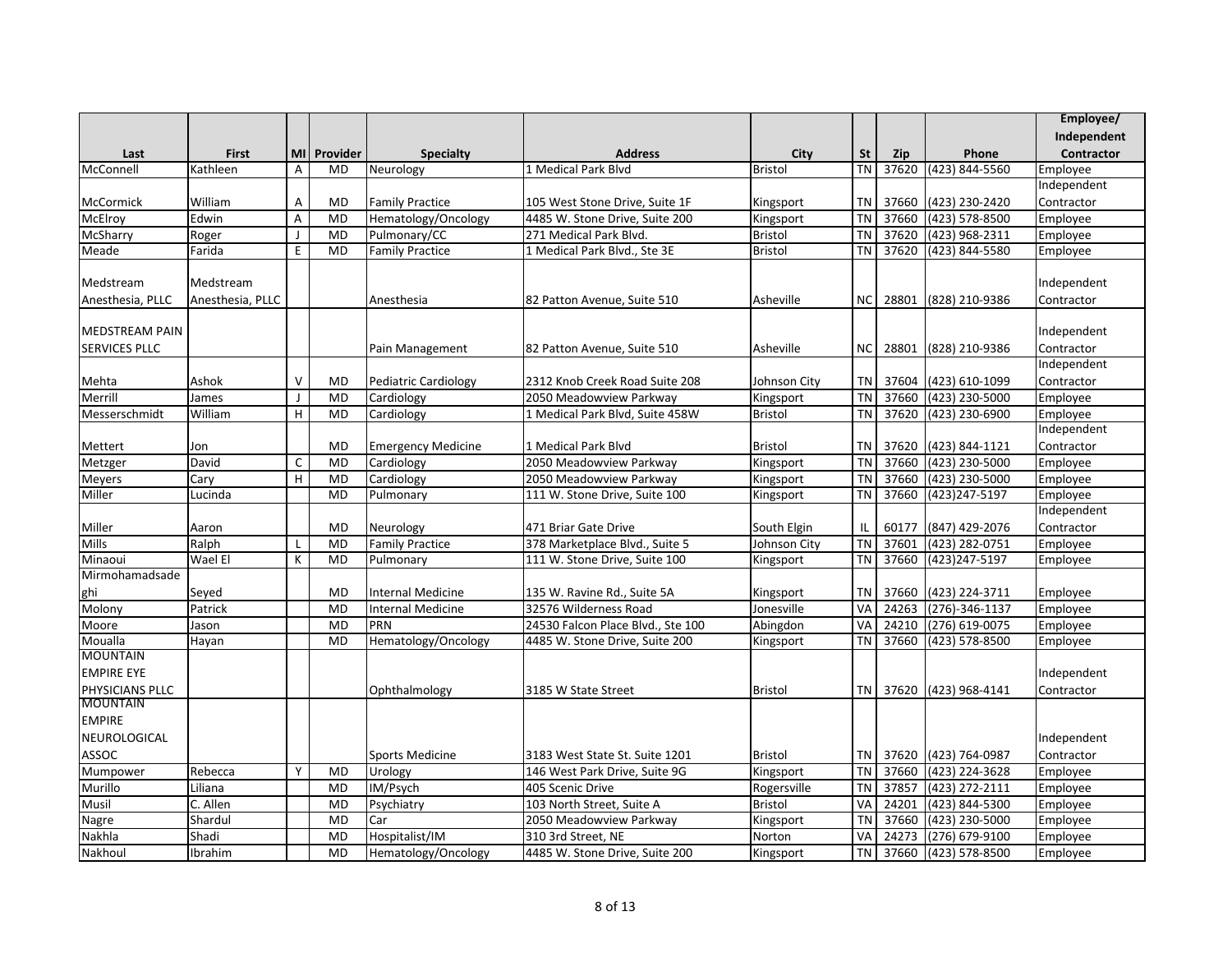|                     |                |              |             |                                        |                                                                     |                           |           |       |                         | Employee/              |
|---------------------|----------------|--------------|-------------|----------------------------------------|---------------------------------------------------------------------|---------------------------|-----------|-------|-------------------------|------------------------|
|                     |                |              |             |                                        |                                                                     |                           |           |       |                         | Independent            |
| Last                | <b>First</b>   |              | MI Provider | <b>Specialty</b>                       | <b>Address</b>                                                      | City                      | <b>St</b> | Zip   | Phone                   | Contractor             |
| Nathan              | Rohini         |              | <b>MD</b>   | Hospitalist - IM                       | 146 West Park Drive, Suite 9G                                       | Kingsport                 | <b>TN</b> | 37660 | (423) 224-3628          | Employee               |
| Nazarov             | Vitaly         |              | <b>MD</b>   | Hospitalist - IM                       | 146 West Park Drive, Suite 9G                                       | Kingsport                 | <b>TN</b> | 37660 | (423) 224-3628          | Employee               |
| NEURO-SPINE         |                |              |             |                                        |                                                                     |                           |           |       |                         | Independent            |
| <b>SOLUTIONS PC</b> |                |              |             | Neurology                              | 240 Medical Park Blvd, Suite 2700                                   | <b>Bristol</b>            | <b>TN</b> | 37620 | (423) 844-0501          | Contractor             |
| Nida                | Maurice        |              | <b>DO</b>   | <b>Internal Medicine</b>               | 295 Wharton Lane                                                    | Norton                    | VA        | 24273 | (276) 679-0321          | Employee               |
| Northeast           |                |              |             |                                        |                                                                     |                           |           |       |                         |                        |
| Tennessee           |                |              |             |                                        |                                                                     |                           |           |       |                         |                        |
| Emergency           |                |              |             |                                        |                                                                     |                           |           |       |                         | Independent            |
| Physicians, P.C.    |                |              |             | <b>Emergency Care</b>                  | 415 Broad Street, Suite 410                                         | Kingsport                 | <b>TN</b> | 37660 | (423) 239-9737          | Contractor             |
| Northeast           |                |              |             |                                        |                                                                     |                           |           |       |                         |                        |
| Tennessee           |                |              |             |                                        |                                                                     |                           |           |       |                         |                        |
| Lithotripsy         |                |              |             |                                        |                                                                     |                           |           |       |                         | Independent            |
| Partners, L.P.      |                |              |             | Lithotripsy                            | 9825 Spectrum Drive Building 3                                      | Austin                    | <b>TX</b> | 78717 | (512) 328-2892          | Contractor             |
| Nusrat              | Rabeeya        |              | <b>MD</b>   | <b>Internal Medicine</b>               | 115 Garland Avenue                                                  | Church Hill               | <b>TN</b> | 37642 | (423) 357-1011          | Employee               |
| Obuekwe             | Uzoma          |              | <b>MD</b>   | PRN                                    | 1220 Volunteer Parkway                                              | <b>Bristol</b>            | <b>TN</b> | 37660 | (423) 274-6610          | Employee               |
| Oggero              | Kelly          | <sub>S</sub> | <b>MD</b>   | <b>General Surgery</b>                 | 111 West Stone Drive, Suite 310                                     | Kingsport                 | <b>TN</b> | 37660 | $(423)$ 408-7050        | Employee               |
| Olmstead            | Mary Catherine |              | <b>MD</b>   | Psychiatry                             | 1 Medical Park Blvd, 5th Floor                                      | <b>Bristol</b>            | <b>TN</b> | 37620 | (423) 844-6000          | Employee               |
|                     |                |              |             |                                        |                                                                     |                           |           |       |                         | Independent            |
| Osterhus            | David          |              | <b>MD</b>   | Otolaryngology                         | 5 Sheridan Square                                                   | Kingsport                 | <b>TN</b> | 37660 | (423) 246-8155          | Contractor             |
|                     |                |              |             |                                        |                                                                     |                           |           |       |                         | Independent            |
| Parks               | Eric           | D            | <b>MD</b>   | <b>Sports Medicine</b>                 | 117 W Sevier Street, Suite 200                                      | Kingsport                 | <b>TN</b> | 37660 | (423) 245-5540          | Contractor             |
| Patel               | Mihir          |              | <b>MD</b>   | Urology                                | 851 Locust Street                                                   | Rogersville               | <b>TN</b> | 37857 | (423) 921-7000          | Employee               |
| Patel               | Ravikumar      | B            | <b>MD</b>   | Hospitalist - IM                       | 1 Medical Park Blvd, Suite 255W                                     | <b>Bristol</b>            | <b>TN</b> | 37620 | (423) 844-5560          | Employee               |
| Paterson            | Barbara        | J            | DO          | Hospitalist-FM                         | 146 West Park Drive, Suite 9G                                       | Kingsport                 | <b>TN</b> | 37660 | (423) 224-3628          | Employee               |
| Patrick             | Michael        | K            | <b>MD</b>   | Hospitalist - IM                       | 1 Medical Park Blvd, Suite 255W                                     | <b>Bristol</b>            | <b>TN</b> | 37620 | (423) 844-5560          | Employee               |
| Patton              | Suzanne        | E            | MD, PhD     | Hematology/Oncology                    | 349 Island Road                                                     | <b>Bristol</b>            | VA        | 24201 | (276) 469-4200          | Employee               |
|                     |                |              |             |                                        |                                                                     |                           |           |       |                         | Independent            |
| Payne               | Charles        |              | <b>MD</b>   | Urology                                | 1932 Brookside Drive                                                | Kingsport                 | <b>TN</b> | 37660 | (423) 246-4155          | Contractor             |
| Pearson             | Linda          | T.           | <b>MD</b>   | Pain Management                        | 350 Blountville Hwy., Suite 201                                     | <b>Bristol</b>            | <b>TN</b> | 37620 | (423) 968-6600          | Employee               |
|                     |                |              |             |                                        |                                                                     |                           |           |       |                         |                        |
| Pediatrix Medical   |                |              |             |                                        |                                                                     |                           |           |       |                         |                        |
| Group of            |                |              |             |                                        |                                                                     |                           |           |       |                         | Independent            |
| Tennessee, P.C.     |                |              |             | Pediatrics                             | 1301 Concord Terrace                                                | Sunrise                   | <b>FL</b> | 33323 | (800) 243-3839          | Contractor             |
|                     |                |              |             |                                        |                                                                     |                           |           |       |                         | Independent            |
| Perng               | Tamy           | E            | DO          | <b>General Surgery</b>                 | 98 15th St NW #206                                                  | Norton                    | VA        | 24273 | (276) 679-2090          | Contractor             |
| Peters              | Jennifer       | $\mathsf{C}$ | <b>MD</b>   | <b>Family Practice</b>                 | 111 W. Stone Drive, Suite 200                                       | Kingsport                 | <b>TN</b> | 37660 | (423) 723-2030          | Employee               |
| <b>Phillips</b>     | Jennifer       | W            | <b>MD</b>   | Emergency                              | 1519 Main Street                                                    | Sneedville                | <b>TN</b> | 37869 | (423) 733-5010          | Contractor             |
|                     |                |              |             |                                        |                                                                     |                           |           |       |                         | Independent            |
|                     |                |              | <b>DMD</b>  |                                        |                                                                     |                           | TN        | 37660 | (423) 224-3200          |                        |
| Pickup<br>Plemmons  | Jason<br>Rita  | E            | <b>MD</b>   | Oral Surgery<br><b>Family Practice</b> | 117 West Sevier Avenue, Suite 220<br>316 Marketplace Blvd, Suite 20 | Kingsport<br>Johnson City | <b>TN</b> | 37604 | (423) 433-6370          | Contractor<br>Employee |
|                     |                |              |             |                                        |                                                                     |                           |           |       |                         | Independent            |
|                     |                |              |             |                                        |                                                                     |                           |           |       |                         |                        |
| Porter              | Aaron          |              | DO          | <b>Family Practice</b>                 | 601 Commonwealth Drive                                              | Norton                    |           |       | VA 24273 (276) 679-5880 | Contractor             |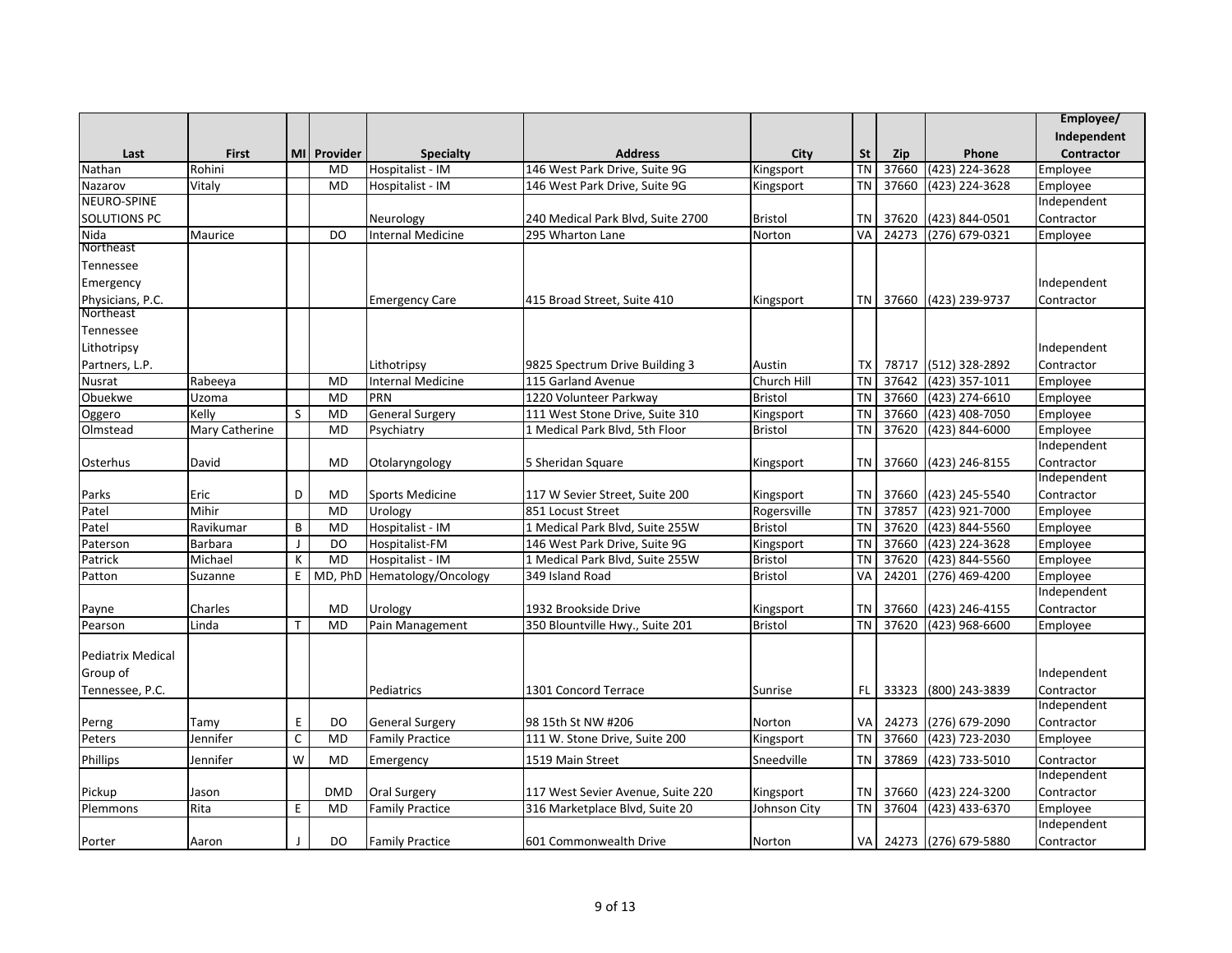|                     |              |              |             |                              |                                                              |                      |           |       |                             | Employee/         |
|---------------------|--------------|--------------|-------------|------------------------------|--------------------------------------------------------------|----------------------|-----------|-------|-----------------------------|-------------------|
|                     |              |              |             |                              |                                                              |                      |           |       |                             | Independent       |
| Last                | <b>First</b> |              | MI Provider | <b>Specialty</b>             | <b>Address</b>                                               | City                 | St        | Zip   | Phone                       | <b>Contractor</b> |
|                     |              |              |             |                              |                                                              |                      |           |       |                             | Independent       |
| Potter              | James        | T.           | <b>MD</b>   | Pediatrics                   | 1014 Park Avenue N.W.                                        | Norton               | VA        | 24273 | (276) 679-6090              | Contractor        |
|                     |              |              |             |                              |                                                              |                      |           |       |                             | Independent       |
| Powers              | Pius         |              | <b>MD</b>   | Neonatology                  | 146 West Park Drive, Suite 9B                                | Kingsport            | <b>TN</b> | 37660 | (423) 246-3220              | Contractor        |
| Prill               | Sue          | $\mathbf{I}$ | <b>MD</b>   | Hematology/Oncology          | 1 Medical Park Blvd, Suite 102                               | <b>Bristol</b>       | <b>TN</b> | 37620 | (423) 844-5650              | Employee          |
|                     |              |              |             |                              |                                                              |                      |           |       |                             | Independent       |
| Quinn               | Donald       | $\mathsf{R}$ | <b>MD</b>   | Hospitalist                  | 1 Medical Park Blvd., Suite 350W                             | <b>Bristol</b>       | <b>TN</b> | 37620 | (423) 844-4240              | Contractor        |
| Radiation           |              |              |             |                              |                                                              |                      |           |       |                             |                   |
| Oncology            |              |              |             |                              |                                                              |                      |           |       |                             |                   |
| Associates of       |              |              |             |                              |                                                              |                      |           |       |                             |                   |
| Northeast           |              |              |             |                              |                                                              |                      |           |       |                             | Independent       |
| Tennessee           |              |              |             | Oncology                     | 130 W Ravine Rd                                              | Kingsport            | TN        | 37660 | (423) 224-5500              | Contractor        |
| Rafuls              | Wiliam       | A            | <b>MD</b>   | Psychiatry                   | 1 Medical Park Blvd, 5th Floor                               | <b>Bristol</b>       | <b>TN</b> | 37620 | (423) 844-6000              | Employee          |
| Rahman              | Zia          | U            | <b>MD</b>   | PRN                          | 146 West Park Drive, Suite 9G                                | Kingsport            | <b>TN</b> | 37660 | (423) 224-3628              | Employee          |
| Raj                 | James        |              | <b>MD</b>   | Otolaryngology               | 280 Virginia Avenue, Suite 104                               | Norton               | VA        | 24273 | (276) 679-1890              | Employee          |
| Rao                 | Arun         |              | <b>MD</b>   | Cardiology                   | 2050 Meadowview Parkway                                      | Kingsport            | <b>TN</b> | 37660 | (423) 230-5000              | Employee          |
| Recio               | Maria        | $\vee$       | <b>MD</b>   | Neurology/Inpatient          | 1 Medical Park Blvd                                          | <b>Bristol</b>       | <b>TN</b> | 37620 | (423) 844-1121              | Employee          |
|                     |              |              |             |                              |                                                              |                      |           |       |                             | Independent       |
| Reeves, Jr.         | Woodrow      | W            | <b>MD</b>   | Urology                      | 1932 Brookside Drive                                         | Kingsport            | TN        |       | 37660 (423) 246-4155        | Contractor        |
| <b>REGIONAL EYE</b> |              |              |             |                              |                                                              |                      |           |       |                             | Independent       |
| <b>CENTER</b>       |              |              |             | Ophthalmology                | 135 W Ravine Road Suite 2C                                   | Kingsport            | <b>TN</b> | 37660 | (423) 246-7372              | Contractor        |
| Rehman              | Aziz Ur      |              | <b>MD</b>   | Hospitalist - IM             | 1 Medical Park Blvd, Suite 255W                              | <b>Bristol</b>       | <b>TN</b> | 37620 | (423) 844-5560              | Employee          |
| Roatsey             | Thomas       |              | DO          | <b>Occupational Medicine</b> | 295 Wharton Lane                                             | Norton               | VA        | 24273 | $(276)$ 679-0321            | Employee          |
| Robbins             | Thomas       | W            | <b>DO</b>   | Hospitalist/FM               | 1990 Holton Avenue                                           | <b>Big Stone Gap</b> | VA        | 24219 | (276) 523-3111              | Employee          |
| Rosser              | Robert       | A            | <b>MD</b>   | Pulmonary                    | 111 W. Stone Drive, Suite 100                                | Kingsport            | <b>TN</b> | 37660 | (423) 247-5197              | Employee          |
| Roy                 | Thomas       | M            | <b>MD</b>   | Pulmonary                    | 2428 Knob Creek Road, Suite 100                              | Johnson City         | <b>TN</b> | 37604 | $\overline{(423)}$ 262-4475 | Employee          |
| Rupe                | Joe          | M            | <b>MD</b>   | Hospitalist - IM             | 1 Medical Park Blvd, Suite 255W                              | <b>Bristol</b>       | <b>TN</b> | 37620 | (423) 844-5560              | Employee          |
| Ryan                | Perrie       |              | <b>MD</b>   | Hematology/Oncology          | 349 Island Road                                              | <b>Bristol</b>       | VA        | 24201 | $(276)$ 469-4200            | Employee          |
| Sadeghi             | Sam          | M            | <b>MD</b>   | <b>Internal Medicine</b>     | 135 W. Ravine Rd., Suite 5A                                  | Kingsport            | <b>TN</b> | 37660 | (423) 224-3711              | Employee          |
|                     |              |              |             |                              |                                                              |                      |           |       |                             | Independent       |
| Sago                | Joni         | G            | <b>MD</b>   | Dermatology                  | 2300 West Stone Drive                                        | Kingsport            | <b>TN</b> | 37664 | (423) 246-4961              | Contractor        |
| Saha                | Pabitra      | K            | <b>MD</b>   | Cardiology                   | 2050 Meadowview Parkway                                      | Kingsport            | <b>TN</b> | 37660 | $(423)$ 230-5000            | Employee          |
| Sakhuja             | Rahul        |              | <b>MD</b>   | Cardiology                   | 2050 Meadowview Parkway                                      | Kingsport            | <b>TN</b> | 37660 | (423) 230-5000              | Employee          |
| Sargent             | J. Dale      |              | <b>MD</b>   |                              | Hospitalist - IM/Pulm-IM/Pul 1 Medical Park Blvd, Suite 255W | <b>Bristol</b>       | <b>TN</b> | 37620 | (423) 844-5560              | Employee          |
| Saunders            | Robert       | D            | <b>MD</b>   | OB/GYN                       | 405 Scenic Dr.                                               | Rogersville          | <b>TN</b> | 37857 | (423) 272-5544              | Employee          |
|                     |              |              |             |                              |                                                              |                      |           |       |                             | Independent       |
| Scharfstein         | Benjamin     |              | <b>MD</b>   | <b>General Surgery</b>       | 1 Medical Park Blvd Suite 250W                               | <b>Bristol</b>       | <b>TN</b> | 37620 | (423) 844-6620              | Contractor        |
| Schmidt             | Elise        | H            | <b>DO</b>   | Hospitalist/FM               | 1 Medical Park Blvd, Suite 255W                              | <b>Bristol</b>       | <b>TN</b> | 37620 | (423) 844-5560              | Employee          |
| Sekhar              | Prashanth    | C            | <b>MD</b>   | Endocrinology                | 271 Medical Park Blvd.                                       | Bristol              | <b>TN</b> | 37620 | (423) 968-2311              | Employee          |
| Shah                | Lata         |              | <b>MD</b>   | Pulmon/Critical Care         | 405 Scenic Drive                                             | Rogersville          | <b>TN</b> | 37857 | (423) 272-2111              | Employee          |
| Shao                | Ryan         | W            | <b>MD</b>   | Hematology/Oncology          | 349 Island Road                                              | <b>Bristol</b>       | VA        | 24201 | (276) 469-4200              | Employee          |
| Shipstone           | Asheesh      |              | <b>MD</b>   | Hematology/Oncology          | 4485 W. Stone Drive, Suite 200                               | Kingsport            | <b>TN</b> | 37660 | (423) 578-8500              | Employee          |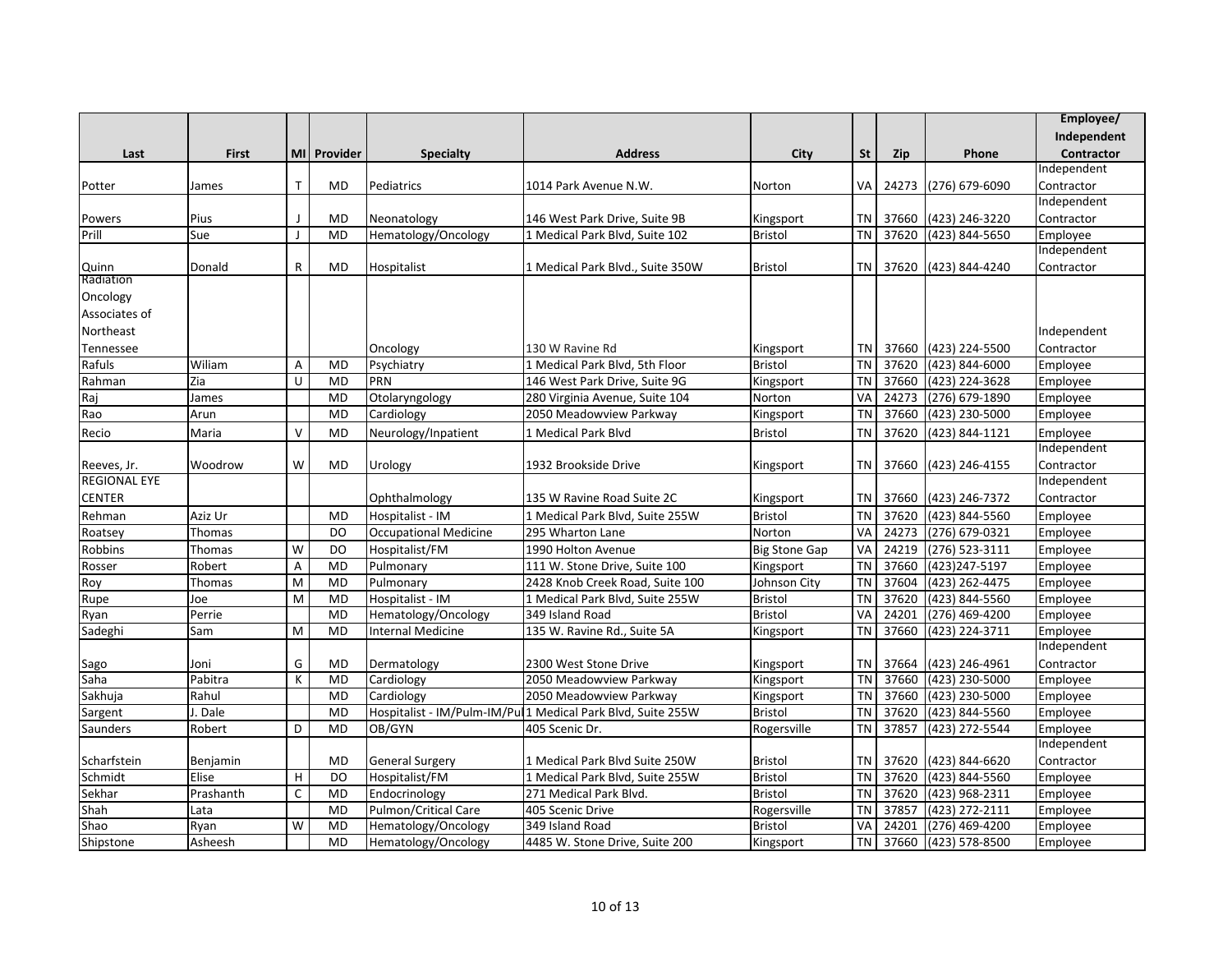|                            |              |                |             |                           |                                    |                |           |            |                         | Employee/         |
|----------------------------|--------------|----------------|-------------|---------------------------|------------------------------------|----------------|-----------|------------|-------------------------|-------------------|
|                            |              |                |             |                           |                                    |                |           |            |                         | Independent       |
| Last                       | <b>First</b> |                | MI Provider | <b>Specialty</b>          | <b>Address</b>                     | City           | <b>St</b> | <b>Zip</b> | Phone                   | <b>Contractor</b> |
|                            |              |                |             |                           |                                    |                |           |            |                         | Independent       |
| Shockley                   | Lisa         | L.             | <b>MD</b>   | Anesthesia                | 135 West Ravine Road Suite 5B      | Kingsport      | <b>TN</b> | 37660      | (423) 224-3460          | Contractor        |
| Short                      | John         | A              | <b>MD</b>   | <b>Family Practice</b>    | 502 West 7th North Street          | Morristown     | <b>TN</b> | 37814      | (423) 586-1818          | Contractor        |
| Siddiqui                   | M. Zia       |                | DO          | Hospitalist/FM            | 310 3rd Street, NE                 | Norton         | VA        | 24273      | (276) 679-9100          | Employee          |
| Siffring                   | Corydon      | W              | <b>MD</b>   | Trauma Surgery            |                                    | Kingsport      | <b>TN</b> | 37660      | (423) 224-5825          | Independent       |
| Simpson                    | Daniel       | E              | <b>MD</b>   | Cardiology                | 2050 Meadowview Parkway            | Kingsport      | <b>TN</b> | 37660      | (423) 230-5000          | Employee          |
| Singh                      | Meenu        |                | <b>MD</b>   | Hospitalist - IM          | 146 West Park Drive, Suite 9G      | Kingsport      | <b>TN</b> | 37660      | (423) 224-3628          | Employee          |
| Singh                      | Parminderjit |                | <b>MD</b>   | Hospitalist - IM          | 146 West Park Drive, Suite 9G      | Kingsport      | <b>TN</b> | 37660      | (423) 224-3628          | Employee          |
| Skeen                      | Melanie      | C              | DO          | Internist                 | 100 15th St NW                     | Norton         | VA        | 24273      | (276) 679-3488          | Employee          |
|                            |              |                |             |                           |                                    |                |           |            |                         | Independent       |
| Skinner                    | Wendell      |                | <b>MD</b>   | <b>General Surgery</b>    | 130 West Ravine Road               | Kingsport      | <b>TN</b> | 37660      | (423) 224-4000          | Contractor        |
| Smiddy                     | Joseph       | F.             | <b>MD</b>   | PRN                       | 111 W. Stone Drive, Suite 100      | Kingsport      | <b>TN</b> | 37660      | (423) 247-5197          | Employee          |
| <b>Specialty Surgeons,</b> |              |                |             |                           |                                    |                |           |            |                         | Independent       |
|                            |              |                |             | Surgery                   | 350 Blountville Hwy #205           | <b>Bristol</b> | <b>TN</b> | 37620      | (423) 968-2732          | Contractor        |
| P.C.<br>Spitznas           | Andrew       | $\mathbf{I}$   | <b>MD</b>   | Psychiatry                | 1 Medical Park Blvd, 5th Floor     | Bristol        | <b>TN</b> | 37620      | (423) 844-6000          | Employee          |
| Stanley                    | Gail         |                | <b>MD</b>   | <b>Infectious Disease</b> | 1 Medical Park Blvd                | <b>Bristol</b> | TN        | 37620      | (423) 844-3993          | Employee          |
| <b>Sullivan County</b>     |              |                |             |                           |                                    |                |           |            |                         |                   |
| Lithotripsy                |              |                |             |                           |                                    |                |           |            |                         | Independent       |
| Services, L.L.C.           |              |                |             | Lithotripsy               | 9825 Spectrum Drive Building 3     | Austin         | TХ        | 78717      | (888) 252-6575          | Contractor        |
|                            |              |                |             |                           |                                    |                |           |            |                         | Independent       |
| <b>Summers</b>             | Jeffrey      | $\overline{A}$ | MD          | Internal Medicine         | Four Sheridan Square Suite 200     | Kingsport      |           |            | TN 37660 (423) 246-7931 | Contractor        |
|                            |              |                |             |                           |                                    |                |           |            |                         |                   |
| <b>Surgical Associates</b> |              |                |             |                           |                                    |                |           |            |                         | Independent       |
| of Kingsport, Inc.         |              |                |             | Surgical                  | 444 Clinchfield Street, Suite 2900 | Kingsport      | <b>TN</b> | 37660      | (423) 245-6101          | Contractor        |
| Sutherland                 | Clinton      |                | <b>MD</b>   | Pediatric Cardiology      | 391 Falls Drive                    | Abingdon       | VA        | 24210      | (276) 628-4406          | Employee          |
| Tanwir                     | Mansoor      |                | <b>MD</b>   | Ophthalmology             | 115 Garland Avenue                 | Church Hill    | <b>TN</b> | 37642      | (423) 357-1011          | Employee          |
| Te                         | Rolyn        | P              | <b>MD</b>   | Gastroenterology          | 851 Locust Street                  | Rogersville    | <b>TN</b> | 37857      | (423) 921-7000          | Employee          |
|                            |              |                |             |                           | 325 North State of Franklin Road,  |                |           |            |                         | Independent       |
| Teixeira                   | Otto         |                | <b>MD</b>   | Pediatric Cardiology      | <b>Ground Floor</b>                | Johnson City   | <b>TN</b> | 37604      | (423) 439-7320          | Contractor        |
|                            |              |                |             |                           |                                    |                |           |            |                         | Independent       |
| Testerman                  | John         |                | <b>MD</b>   | Orthopedics               | 240 Medical Park Blvd Suite 2700   | <b>Bristol</b> |           | TN 37620   | (423) 844-0501          | Contractor        |
| The Regional Eye           |              |                |             |                           |                                    |                |           |            |                         | Independent       |
| Center, P.C.               |              |                |             | Ophthalmology             | 110 Med Tech Pkwy #1               | Johnson City   | TN        | 37604      | (423) 929-2111          | Contractor        |
| Thibault                   | Lenita       | H              | <b>MD</b>   | Gastroenterology          | 135 W. Ravine Road, Suite 1A       | Kingsport      | <b>TN</b> | 37660      | (423) 224-4920          | Employee          |
| Thompson                   | David        | E              | <b>MD</b>   | Pediatric Cardiology      | 271 Medical Park Blvd.             | <b>Bristol</b> | <b>TN</b> | 37620      | (423) 968-2311          | Employee          |
| Thompson                   | Ted          |                | <b>MD</b>   | <b>Full Time</b>          | 24530 Falcon Place Blvd., Ste 100  | Abingdon       | VA        | 24210      | (276) 619-0075          | Employee          |
| <b>THORNWOOD</b>           |              |                |             |                           |                                    |                |           |            |                         | Independent       |
| NEUROLOGY                  |              |                |             | Neurology                 | 471 Briargate Drive                | South Elgin    | IL        | 60177      | (847) 429-2076          | Contractor        |
| Toups                      | Arthur       |                | <b>MD</b>   | PRN                       | 24530 Falcon Place Blvd., Ste 100  | Abingdon       | VA        | 24210      | (276) 619-0075          | Employee          |
| <b>TRI CITIES</b>          |              |                |             |                           |                                    |                |           |            |                         |                   |
| <b>GASTROENTEROLO</b>      |              |                |             |                           |                                    |                |           |            |                         | Independent       |
| GY                         |              |                |             | Gastroenterology          | 10461 Wallace Alley Street         | Kingsport      |           |            | TN 37663 (423) 245-3807 | Contractor        |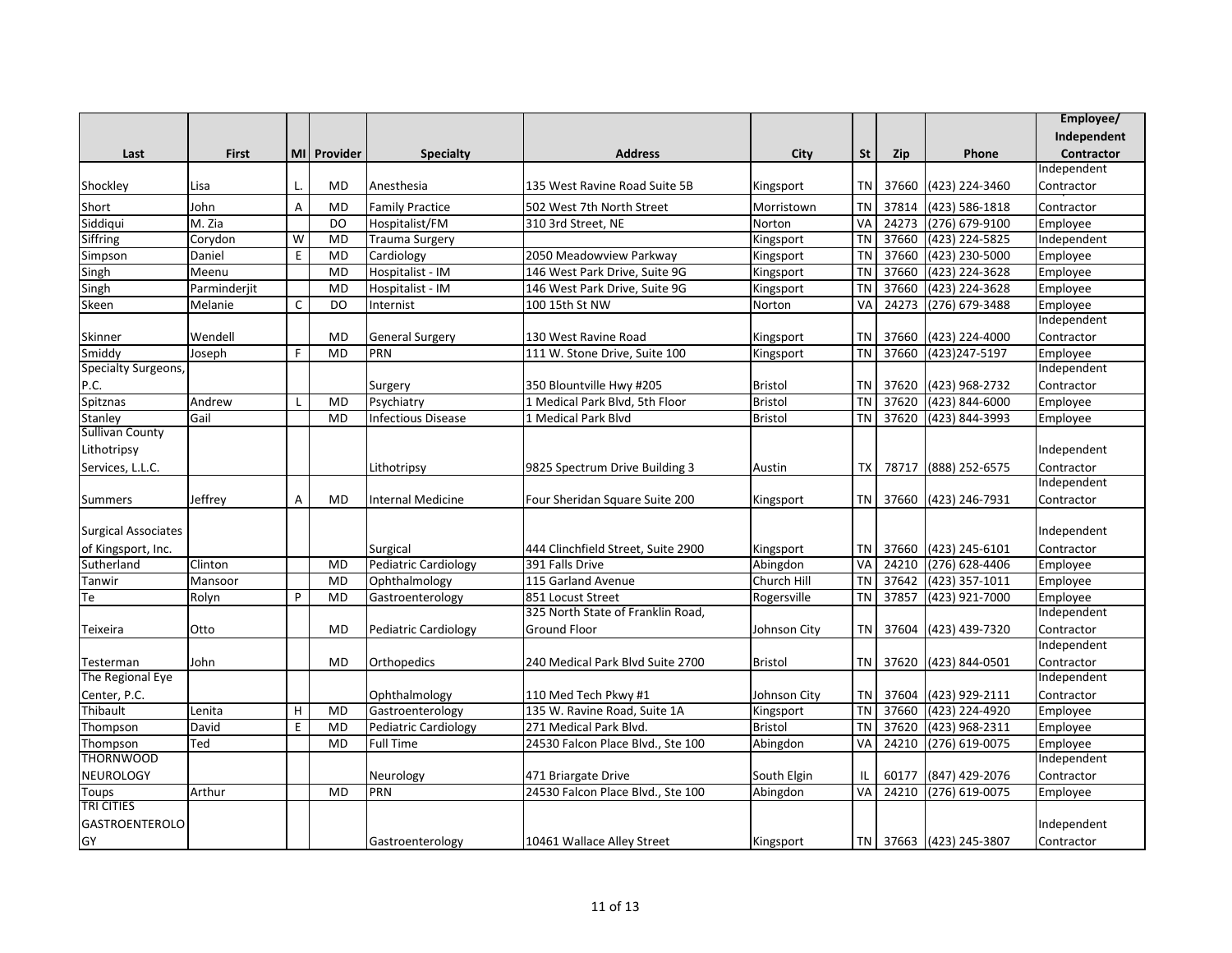|                          |              |              |             |                          |                                 |                      |           |            |                      | Employee/   |
|--------------------------|--------------|--------------|-------------|--------------------------|---------------------------------|----------------------|-----------|------------|----------------------|-------------|
|                          |              |              |             |                          |                                 |                      |           |            |                      | Independent |
| Last                     | <b>First</b> |              | MI Provider | <b>Specialty</b>         | <b>Address</b>                  | City                 | <b>St</b> | <b>Zip</b> | Phone                | Contractor  |
| <b>TRI-CITIES</b>        |              |              |             |                          |                                 |                      |           |            |                      |             |
| PEDIATRIC                |              |              |             |                          |                                 |                      |           |            |                      | Independent |
| <b>CARDIOLOGY</b>        |              |              |             | Pediatric Cardiology     | 2312 Knob Creek Road #208       | Johnson City         | TN        | 37604      | (423) 610-1099       | Contractor  |
|                          |              |              |             |                          |                                 |                      |           |            |                      |             |
| <b>TRI-CITIES</b>        |              |              |             |                          |                                 |                      |           |            |                      | Independent |
| <b>PEDIATRIC GROUP</b>   |              |              |             | Pediatrics               | 2312 Knob Creek Road #208       | Johnson City         | TN        |            | 37604 (423) 610-1099 | Contractor  |
|                          |              |              |             |                          |                                 |                      |           |            |                      |             |
| <b>Tri-City Oncology</b> |              |              |             |                          |                                 |                      |           |            |                      | Independent |
| Services, P.C.           |              |              |             | Urology                  | 3053 West State St              | <b>Bristol</b>       | TN        |            | 37620 (423) 844-2360 | Contractor  |
| Tripp                    | Allan        | M            | DO          | <b>General Surgery</b>   | 405 Scenic Drive                | Rogersville          | <b>TN</b> | 37857      | (423) 272-2111       | Employee    |
|                          |              |              |             |                          |                                 |                      |           |            |                      | Independent |
| Reddy                    | <b>Tunga</b> | $\mathsf{T}$ | <b>MD</b>   | Emergency                | 415 Broad Street Suite 410      | Kingsport            | TN        | 37660      | (423) 747-1240       | Contractor  |
|                          |              |              |             |                          |                                 |                      |           |            |                      |             |
| Tri-State Mountain       |              |              |             |                          |                                 |                      |           |            |                      |             |
| Neurology                |              |              |             |                          |                                 |                      |           |            |                      | Independent |
| Associates               |              |              |             | Neurology                | 105 Woodlawn Drive              | Johnson City         | TN        |            | 37604 (423) 928-6174 | Contractor  |
| Turano                   | Jodi         | A            | DO          | OB/GYN                   | 1980 Holton Ave., Suite 301     | <b>Big Stone Gap</b> | VA        | 24219      | (276) 523-0390       | Employee    |
|                          |              |              |             |                          |                                 |                      |           |            |                      | Independent |
| Turner                   | Kenneth      |              | <b>MD</b>   | Emergency                | 415 Broad Street Suite 410      | Kingsport            | TN        | 37660      | (423) 239-9737       | Contractor  |
| <b>UROLOGY</b>           |              |              |             |                          |                                 |                      |           |            |                      |             |
| <b>ASSOCIATES OF</b>     |              |              |             |                          |                                 |                      |           |            |                      | Independent |
| Kingsport P C            |              |              |             | Urology                  | 822 Broad Street                | Kingsport            | ΤN        | 37660      | (423) 246-6251       | Contractor  |
| Vacco                    | Michael      |              | <b>MD</b>   | Pediatrics               | 1980 Holton Ave., Suite 203     | <b>Big Stone Gap</b> | VA        | 24219      | $(276)$ 523-8681     | Employee    |
| Vanlandingham            | Amanda       | К            | <b>MD</b>   | PRN                      | 146 West Park Drive, Suite 9G   | Kingsport            | <b>TN</b> | 37660      | (423) 224-3628       | Employee    |
| Vardhana                 | Harsha       |              | <b>MD</b>   | Hematology/Oncology      | 349 Island Road                 | <b>Bristol</b>       | VA        | 24201      | (276) 469-4200       | Employee    |
| Walker                   | Robert       | W            | <b>MD</b>   | Hospitalist - IM         | 146 West Park Drive, Suite 9G   | Kingsport            | <b>TN</b> | 37660      | (423) 224-3628       | Employee    |
|                          |              |              |             |                          |                                 |                      |           |            |                      | Independent |
| Wallace                  | William      | - I          | <b>MD</b>   | Otolaryngology           | 5 Sheridan Square               | Kingsport            | <b>TN</b> | 37660      | (423) 246-8155       | Contractor  |
| Ward, Jr.                | Kyle         | Α.           | DO          | <b>Family Practice</b>   | 601 Commonwealth Drive          | Norton               | VA        | 24273      | (276) 679-5880       | Employee    |
|                          |              |              |             |                          |                                 |                      |           |            |                      |             |
| Watauga                  |              |              |             |                          |                                 |                      |           |            |                      | Independent |
| Orthopaedics, PLC        |              |              |             | Orthopedics              | 2410 Susannah Street            | Johnson City         | <b>TN</b> | 37601      | (423) 282-9011       | Contractor  |
| Watson                   | <b>Bryan</b> | L            | DO          | <b>Internal Medicine</b> | 323 Cloverleaf Square, Suite #1 | <b>Big Stone Gap</b> | VA        | 24219      | (276) 523-6715       | Employee    |
| Watauga                  |              |              |             |                          |                                 |                      |           |            |                      |             |
| Orthopaedics, PLC        |              |              |             |                          |                                 |                      |           |            |                      |             |
| and Kent Lord,           |              |              |             |                          |                                 |                      |           |            |                      | Independent |
| M.D.                     |              |              |             | Orthopedics              | 2410 Susannah Street            | Johnson City         | TN        | 37601      | (423) 282-9011       | Contractor  |
| Wayt                     | Marta        |              | DO          | <b>Internal Medicine</b> | 111 W. Stone Drive, Suite 200   | Kingsport            | <b>TN</b> | 37660      | (423) 723-2030       | Employee    |
|                          |              |              |             |                          |                                 |                      |           |            |                      | Independent |
| Weatherall               | Jeffery      | S            | <b>MD</b>   | Anesthesia               | 135 West Ravine Road Suite 5B   | Kingsport            | TN        | 37660      | (423) 224-3460       | Contractor  |
|                          |              |              |             |                          |                                 |                      |           |            |                      | Independent |
| Webb                     | Harold       | J            | MD          | <b>Plastic Surgery</b>   | 1880 N Eastman Road, Suite 310  | Kingsport            | <b>TN</b> | 37664      | (423) 207-4627       | Contractor  |
| Wheatley                 | Michael      | W            | <b>MD</b>   | <b>Family Medicine</b>   | 417 West Main Street            | Wise                 | VA        |            | 24293 (276) 328-7071 | Employee    |